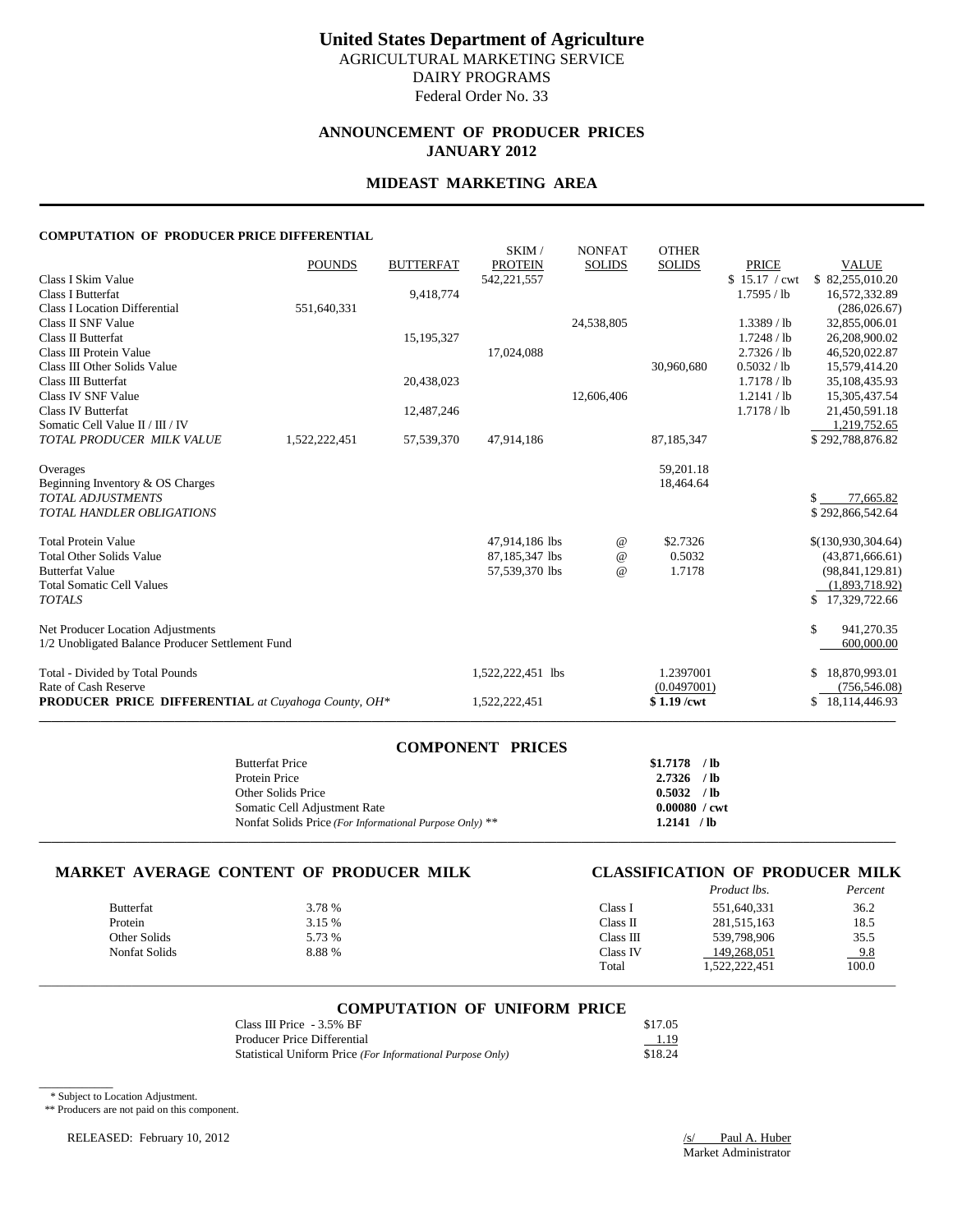## **ANNOUNCEMENT OF PRODUCER PRICES FEBRUARY 2012**

# **MIDEAST MARKETING AREA**

### **COMPUTATION OF PRODUCER PRICE DIFFERENTIAL**

|                                                            | <b>POUNDS</b> | <b>BUTTERFAT</b> | SKIM/<br><b>PROTEIN</b> | <b>NONFAT</b><br><b>SOLIDS</b> | <b>OTHER</b><br><b>SOLIDS</b> | <b>PRICE</b>  | <b>VALUE</b>         |
|------------------------------------------------------------|---------------|------------------|-------------------------|--------------------------------|-------------------------------|---------------|----------------------|
| Class I Skim Value                                         |               |                  | 500,560,206             |                                |                               | \$13.42 / cwt | \$67,175,179.65      |
| <b>Class I Butterfat</b>                                   |               | 8,824,495        |                         |                                |                               | 1.7370 / lb   | 15,328,147.85        |
| <b>Class I Location Differential</b>                       | 509,384,701   |                  |                         |                                |                               |               | (272, 416.32)        |
| Class II SNF Value                                         |               |                  |                         | 21,784,123                     |                               | 1.3133 / lb   | 28,609,088.75        |
| Class II Butterfat                                         |               | 14,566,642       |                         |                                |                               | 1.5809 / lb   | 23,028,404.33        |
| Class III Protein Value                                    |               |                  | 17,205,066              |                                |                               | 2.6627 / lb   | 45,811,929.27        |
| Class III Other Solids Value                               |               |                  |                         |                                | 31,611,195                    | 0.4541 / lb   | 14,354,643.63        |
| Class III Butterfat                                        |               | 20,401,167       |                         |                                |                               | $1.5739$ / lb | 32,109,396.75        |
| Class IV SNF Value                                         |               |                  |                         | 13,676,987                     |                               | 1.1993 / lb   | 16,402,810.51        |
| Class IV Butterfat                                         |               | 11,390,208       |                         |                                |                               | $1.5739$ / lb | 17,927,048.32        |
| Somatic Cell Value II / III / IV                           |               |                  |                         |                                |                               |               | 1,175,403.93         |
| TOTAL PRODUCER MILK VALUE                                  | 1,469,717,215 | 55,182,512       | 45,919,517              |                                | 84,453,700                    |               | \$261,649,636.67     |
| Overages                                                   |               |                  |                         |                                | 47,245.31                     |               |                      |
| Beginning Inventory & OS Charges                           |               |                  |                         |                                | 40,457.61                     |               |                      |
| <b>TOTAL ADJUSTMENTS</b>                                   |               |                  |                         |                                |                               |               | \$.<br>87,702.92     |
| <b>TOTAL HANDLER OBLIGATIONS</b>                           |               |                  |                         |                                |                               |               | \$261,737,339.59     |
| <b>Total Protein Value</b>                                 |               |                  | 45,919,517 lbs          | $^{\,a}$                       | \$2.6627                      |               | \$(122, 269, 897.90) |
| <b>Total Other Solids Value</b>                            |               |                  | 84,453,700 lbs          | $^{\copyright}$                | 0.4541                        |               | (38, 350, 425.20)    |
| <b>Butterfat Value</b>                                     |               |                  | 55,182,512 lbs          | $\omega$                       | 1.5739                        |               | (86,851,755.61)      |
| <b>Total Somatic Cell Values</b>                           |               |                  |                         |                                |                               |               | (1,781,159.39)       |
| <b>TOTALS</b>                                              |               |                  |                         |                                |                               |               | \$12,484,101.49      |
| Net Producer Location Adjustments                          |               |                  |                         |                                |                               |               | \$<br>898,209.55     |
| 1/2 Unobligated Balance Producer Settlement Fund           |               |                  |                         |                                |                               |               | 732,000.00           |
| Total - Divided by Total Pounds                            |               |                  | 1,469,717,215 lbs       |                                | 0.9603420                     |               | \$14,114,311.04      |
| Rate of Cash Reserve                                       |               |                  |                         |                                | (0.0403420)                   |               | (592, 913.32)        |
| <b>PRODUCER PRICE DIFFERENTIAL</b> at Cuyahoga County, OH* |               |                  | 1,469,717,215           |                                | $$0.92$ /cwt                  |               | \$13,521,397.72      |
|                                                            |               |                  |                         |                                |                               |               |                      |

| <b>COMPONENT PRICES</b>                                 |                        |  |
|---------------------------------------------------------|------------------------|--|
| <b>Butterfat Price</b>                                  | $$1.5739$ /lb          |  |
| Protein Price                                           | $2.6627$ /lb           |  |
| Other Solids Price                                      | 0.4541 / lb            |  |
| Somatic Cell Adjustment Rate                            | $0.00077 / \text{cwt}$ |  |
| Nonfat Solids Price (For Informational Purpose Only) ** | $1.1993$ /lb           |  |
|                                                         |                        |  |

# **MARKET AVERAGE CONTENT OF PRODUCER MILK CLASSIFICATION OF PRODUCER MILK**

| CLASSIFICATION OF PRODUCER MILK |                    |  |         |
|---------------------------------|--------------------|--|---------|
|                                 | <b>Product lbs</b> |  | Percent |

|               |        |            | 110aac w.     | 1 c/cc/4 |
|---------------|--------|------------|---------------|----------|
| Butterfat     | 3.75 % | Class 1    | 509.384.701   | 34.7     |
| Protein       | 3.12 % | ∵lass II   | 251,377,519   | 17.1     |
| Other Solids  | 5.75 % | °Class III | 549,106,964   | 37.3     |
| Nonfat Solids | 8.87 % | Class IV   | 159.848.031   | 10.9     |
|               |        | Total      | 1,469,717,215 | 100.0    |
|               |        |            |               |          |

# \_\_\_\_\_\_\_\_\_\_\_\_\_\_\_\_\_\_\_\_\_\_\_\_\_\_\_\_\_\_\_\_\_\_\_\_\_\_\_\_\_\_\_\_\_\_\_\_\_\_\_\_\_\_\_\_\_\_\_\_\_\_\_\_\_\_\_\_\_\_\_\_\_\_\_\_\_\_\_\_\_\_\_\_\_\_\_\_\_\_\_\_\_\_\_\_\_\_\_\_\_\_\_\_\_\_\_\_\_\_\_\_\_\_\_\_\_\_\_\_\_\_\_\_\_\_\_\_\_\_\_\_\_\_\_\_\_\_\_ **COMPUTATION OF UNIFORM PRICE**

| Class III Price $-3.5\%$ BF                                | \$16.06 |
|------------------------------------------------------------|---------|
| Producer Price Differential                                | 0.92    |
| Statistical Uniform Price (For Informational Purpose Only) | \$16.98 |

\* Subject to Location Adjustment.

 $\overline{\phantom{a}}$ 

\*\* Producers are not paid on this component.

RELEASED: March 9, 2012 <br>
<u>/s/ Paul A. Huber</u>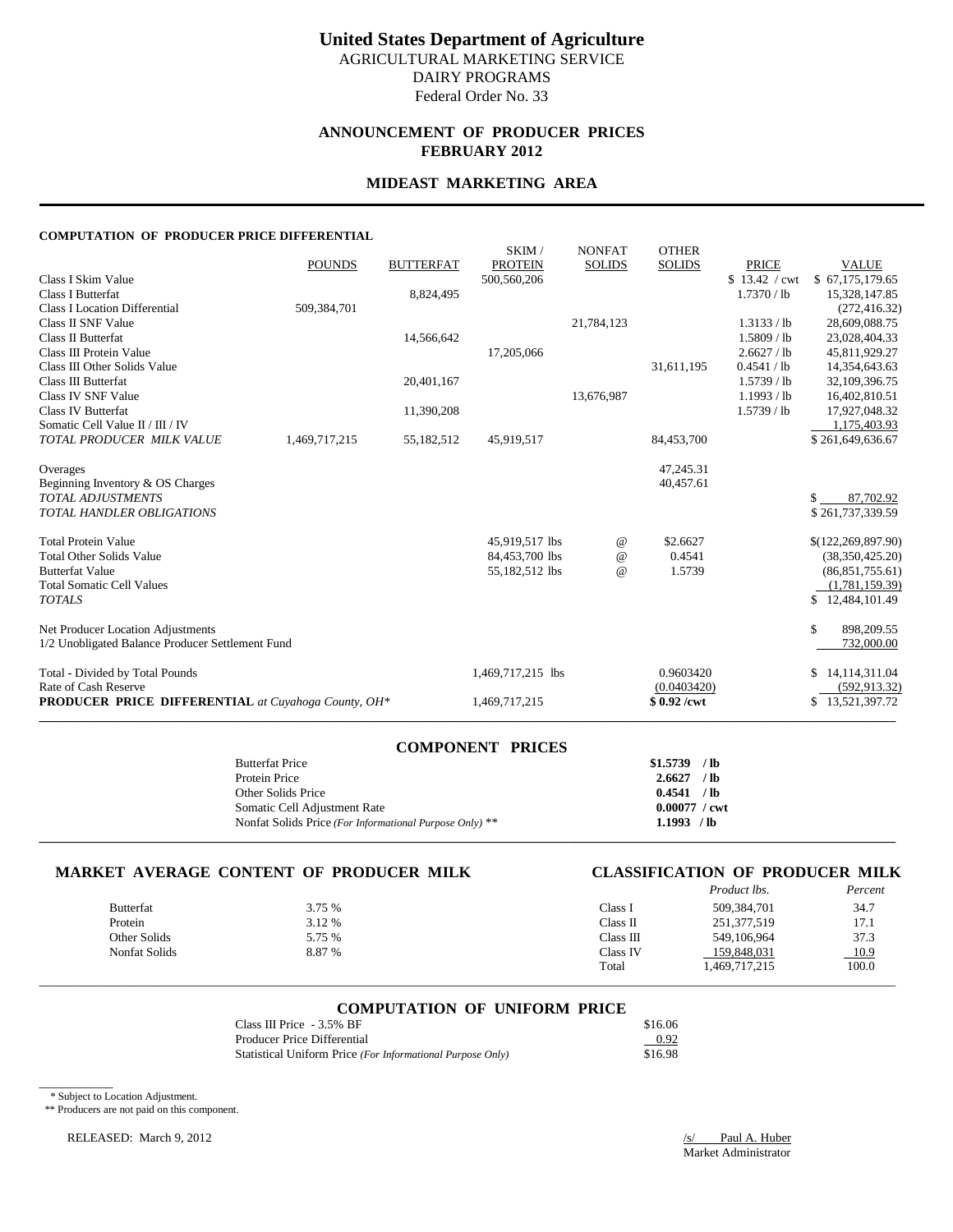# **ANNOUNCEMENT OF PRODUCER PRICES MARCH 2012**

### **MIDEAST MARKETING AREA**

### **COMPUTATION OF PRODUCER PRICE DIFFERENTIAL**

| PRODUCER PRICE DIFFERENTIAL at Cuyahoga County, OH*                                              |               |                  | 1,557,717,357                    |                                | $$0.83$ /cwt                  |                                             | \$12,929,053.79                                      |
|--------------------------------------------------------------------------------------------------|---------------|------------------|----------------------------------|--------------------------------|-------------------------------|---------------------------------------------|------------------------------------------------------|
| Total - Divided by Total Pounds<br>Rate of Cash Reserve                                          |               |                  | 1,557,717,357 lbs                |                                | 0.8753864<br>(0.0453864)      |                                             | \$13,636,045.62<br>(706, 991.83)                     |
| Net Producer Location Adjustments<br>1/2 Unobligated Balance Producer Settlement Fund            |               |                  |                                  |                                |                               |                                             | \$<br>976,012.05<br>660,000.00                       |
| <b>Butterfat Value</b><br><b>Total Somatic Cell Values</b><br><b>TOTALS</b>                      |               |                  | 57,572,067 lbs                   | $\omega$                       | 1.5297                        |                                             | (88,067,990.89)<br>(1,848,734.44)<br>\$12,000,033.57 |
| <b>Total Protein Value</b><br><b>Total Other Solids Value</b>                                    |               |                  | 47,924,922 lbs<br>89,479,685 lbs | $^{\,a}$<br>$^{\omega}{}$      | \$2.6571<br>0.4239            |                                             | \$(127,341,310.22)<br>(37,930,438.52)                |
| Beginning Inventory & OS Charges<br><b>TOTAL ADJUSTMENTS</b><br><b>TOTAL HANDLER OBLIGATIONS</b> |               |                  |                                  |                                | 16.671.15                     |                                             | 36,776.73<br>\$267,188,507.64                        |
| Overages                                                                                         |               |                  |                                  |                                | 20, 105.58                    |                                             |                                                      |
| Somatic Cell Value II / III / IV<br>TOTAL PRODUCER MILK VALUE                                    | 1,557,717,357 | 57, 572, 067     | 47,924,922                       |                                | 89,479,685                    |                                             | 1,233,010.00<br>\$267,151,730.91                     |
| Class IV SNF Value<br>Class IV Butterfat                                                         |               | 10,912,607       |                                  | 13,405,920                     |                               | 1.1516 / lb<br>1.5297 / lb                  | 15,438,257.48<br>16,693,014.93                       |
| Class III Protein Value<br>Class III Other Solids Value<br>Class III Butterfat                   |               | 21,854,762       | 18,519,447                       |                                | 34,534,978                    | 2.6571 / lb<br>$0.4239$ / lb<br>1.5297 / lb | 49,208,022.60<br>14,639,377.20<br>33,431,229.40      |
| Class I Location Differential<br>Class II SNF Value<br>Class II Butterfat                        | 534,204,401   | 15,612,638       |                                  | 22,875,833                     |                               | 1.2911 / lb<br>1.5367 / lb                  | (277, 164.27)<br>29,534,987.98<br>23,991,940.84      |
| Class I Skim Value<br><b>Class I Butterfat</b>                                                   |               | 9,192,060        | 525,012,341                      |                                |                               | \$12.96 / cwt<br>1.6555 / lb                | \$68,041,599.40<br>15,217,455.35                     |
|                                                                                                  | <b>POUNDS</b> | <b>BUTTERFAT</b> | SKIM/<br><b>PROTEIN</b>          | <b>NONFAT</b><br><b>SOLIDS</b> | <b>OTHER</b><br><b>SOLIDS</b> | <b>PRICE</b>                                | <b>VALUE</b>                                         |

| <b>COMPONENT PRICES</b>                                 |                        |  |
|---------------------------------------------------------|------------------------|--|
| <b>Butterfat Price</b>                                  | $$1.5297$ /lb          |  |
| Protein Price                                           | $2.6571$ /lb           |  |
| Other Solids Price                                      | $0.4239$ /lb           |  |
| Somatic Cell Adjustment Rate                            | $0.00076 / \text{cwt}$ |  |
| Nonfat Solids Price (For Informational Purpose Only) ** | $1.1516$ /lb           |  |
|                                                         |                        |  |

# **MARKET AVERAGE CONTENT OF PRODUCER MILK CLASSIFICATION OF PRODUCER MILK**

|                  |        |                  | <i>Product lbs.</i> | Percent |
|------------------|--------|------------------|---------------------|---------|
| <b>Butterfat</b> | 3.70 % | $\text{Class I}$ | 534,204,401         | 34.3    |
| Protein          | 3.08 % | Class II         | 265,800,662         | 17.1    |
| Other Solids     | 5.74 % | Class III        | 600.311.691         | 38.5    |
| Nonfat Solids    | 8.82 % | Class IV         | 157,400,603         | 10.1    |
|                  |        | Total            | 1,557,717,357       | 100.0   |

# \_\_\_\_\_\_\_\_\_\_\_\_\_\_\_\_\_\_\_\_\_\_\_\_\_\_\_\_\_\_\_\_\_\_\_\_\_\_\_\_\_\_\_\_\_\_\_\_\_\_\_\_\_\_\_\_\_\_\_\_\_\_\_\_\_\_\_\_\_\_\_\_\_\_\_\_\_\_\_\_\_\_\_\_\_\_\_\_\_\_\_\_\_\_\_\_\_\_\_\_\_\_\_\_\_\_\_\_\_\_\_\_\_\_\_\_\_\_\_\_\_\_\_\_\_\_\_\_\_\_\_\_\_\_\_\_\_\_\_ **COMPUTATION OF UNIFORM PRICE**

| Class III Price $-3.5\%$ BF                                | \$15.72 |
|------------------------------------------------------------|---------|
| Producer Price Differential                                | 0.83    |
| Statistical Uniform Price (For Informational Purpose Only) | \$16.55 |

\* Subject to Location Adjustment.

 $\overline{\phantom{a}}$ 

\*\* Producers are not paid on this component.

RELEASED: April 11, 2012 */s/* Paul A. Huber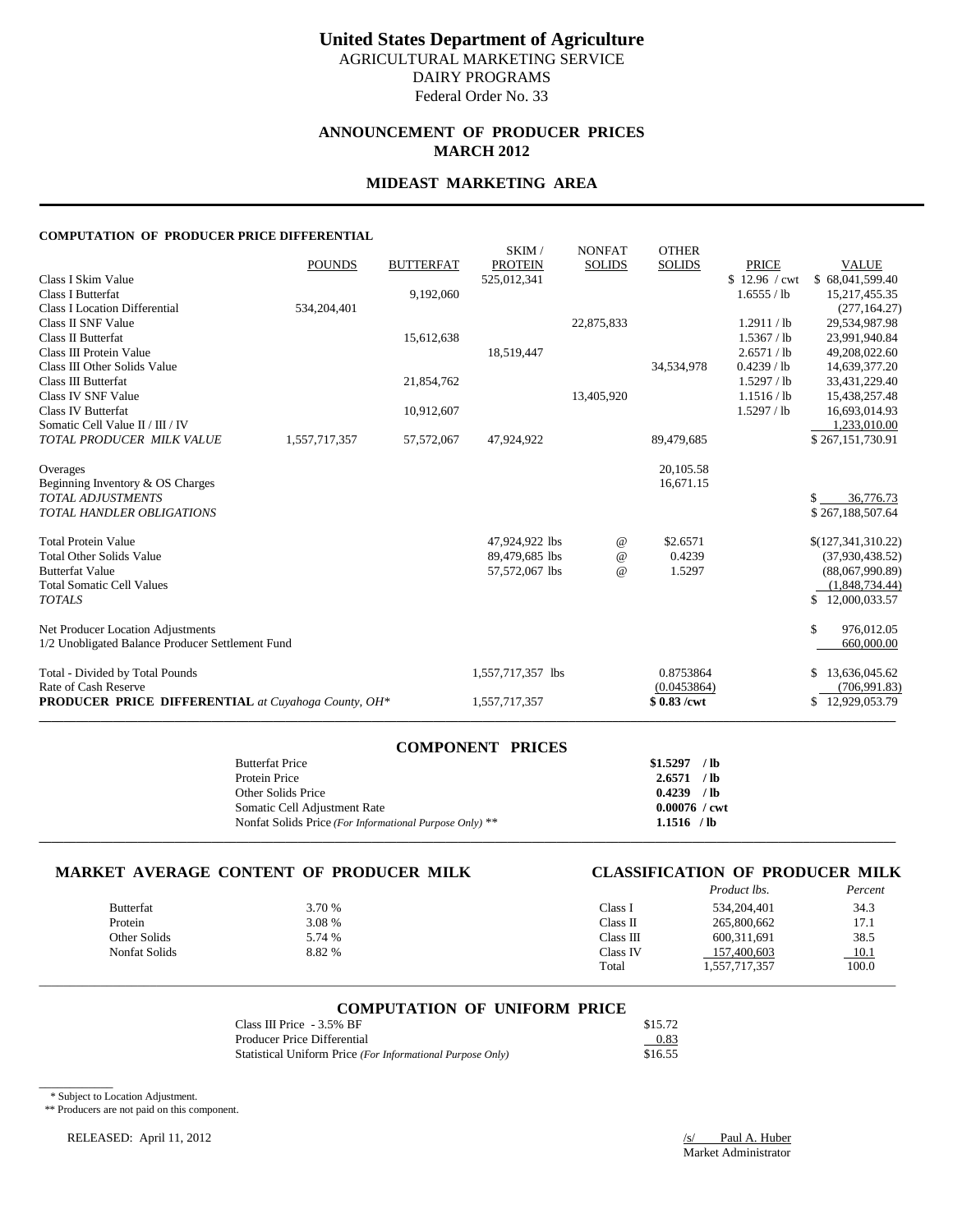# **ANNOUNCEMENT OF PRODUCER PRICES APRIL 2012**

# **MIDEAST MARKETING AREA**

### **COMPUTATION OF PRODUCER PRICE DIFFERENTIAL**

|                                                            | <b>POUNDS</b> | <b>BUTTERFAT</b> | SKIM/<br><b>PROTEIN</b> | <b>NONFAT</b><br><b>SOLIDS</b> | <b>OTHER</b><br><b>SOLIDS</b> | <b>PRICE</b>  | <b>VALUE</b>         |
|------------------------------------------------------------|---------------|------------------|-------------------------|--------------------------------|-------------------------------|---------------|----------------------|
| Class I Skim Value                                         |               |                  | 492.465.826             |                                |                               | \$12.70 / cwt | \$62,543,159.91      |
| <b>Class I Butterfat</b>                                   |               | 8,551,620        |                         |                                |                               | $1.5439$ / lb | 13,202,846.13        |
| <b>Class I Location Differential</b>                       | 501,017,446   |                  |                         |                                |                               |               | (263, 140.67)        |
| Class II SNF Value                                         |               |                  |                         | 22,254,260                     |                               | 1.2322 / lb   | 27,421,699.20        |
| Class II Butterfat                                         |               | 16,353,464       |                         |                                |                               | 1.5715 / lb   | 25,699,468.70        |
| Class III Protein Value                                    |               |                  | 17,593,595              |                                |                               | 2.6568 / lb   | 46,742,663.22        |
| Class III Other Solids Value                               |               |                  |                         |                                | 32,813,762                    | 0.4048 / lb   | 13,283,010.85        |
| Class III Butterfat                                        |               | 21,115,303       |                         |                                |                               | 1.5645 / lb   | 33,034,891.56        |
| Class IV SNF Value                                         |               |                  |                         | 18,532,272                     |                               | 1.0728 / lb   | 19,881,421.44        |
| Class IV Butterfat                                         |               | 10,650,986       |                         |                                |                               | 1.5645 / lb   | 16,663,467.62        |
| Somatic Cell Value II / III / IV                           |               |                  |                         |                                |                               |               | 1,290,149.05         |
| TOTAL PRODUCER MILK VALUE                                  | 1,543,000,374 | 56,671,373       | 47,506,228              |                                | 88,803,137                    |               | \$259,499,637.01     |
| Overages                                                   |               |                  |                         |                                | 11,918.73                     |               |                      |
| Beginning Inventory & OS Charges                           |               |                  |                         |                                | 26,738.88                     |               |                      |
| <b>TOTAL ADJUSTMENTS</b>                                   |               |                  |                         |                                |                               |               | 38,657.61            |
| <b>TOTAL HANDLER OBLIGATIONS</b>                           |               |                  |                         |                                |                               |               | \$259,538,294.62     |
| <b>Total Protein Value</b>                                 |               |                  | 47,506,228 lbs          | $^{\,a}$                       | \$2.6568                      |               | \$(126, 214, 546.55) |
| <b>Total Other Solids Value</b>                            |               |                  | 88,803,137 lbs          | $^{\copyright}$                | 0.4048                        |               | (35,947,509.85)      |
| <b>Butterfat Value</b>                                     |               |                  | 56,671,373 lbs          | $^{\omega}{}$                  | 1.5645                        |               | (88,662,363.08)      |
| <b>Total Somatic Cell Values</b>                           |               |                  |                         |                                |                               |               | (1,892,334.58)       |
| <b>TOTALS</b>                                              |               |                  |                         |                                |                               |               | 6,821,540.56<br>\$   |
| Net Producer Location Adjustments                          |               |                  |                         |                                |                               |               | \$<br>1,125,185.52   |
| 1/2 Unobligated Balance Producer Settlement Fund           |               |                  |                         |                                |                               |               | 682,000.00           |
| Total - Divided by Total Pounds                            |               |                  | 1,543,000,374 lbs       |                                | 0.5592174                     |               | \$<br>8,628,726.08   |
| Rate of Cash Reserve                                       |               |                  |                         |                                | (0.0492174)                   |               | (759, 424.67)        |
| <b>PRODUCER PRICE DIFFERENTIAL</b> at Cuyahoga County, OH* |               |                  | 1,543,000,374           |                                | \$0.51/cwt                    |               | 7,869,301.41<br>\$   |

| <b>COMPONENT PRICES</b>                                 |                        |  |
|---------------------------------------------------------|------------------------|--|
| <b>Butterfat Price</b>                                  | $$1.5645$ /lb          |  |
| Protein Price                                           | $2.6568$ /lb           |  |
| Other Solids Price                                      | $0.4048$ /lb           |  |
| Somatic Cell Adjustment Rate                            | $0.00077 / \text{cwt}$ |  |
| Nonfat Solids Price (For Informational Purpose Only) ** | $1.0728$ /lb           |  |
|                                                         |                        |  |

# **MARKET AVERAGE CONTENT OF PRODUCER MILK**

| <b>CLASSIFICATION OF PRODUCER MILK</b> |                     |         |
|----------------------------------------|---------------------|---------|
|                                        | <i>Product lbs.</i> | Percent |

|               |        |           |               | .     |
|---------------|--------|-----------|---------------|-------|
| Butterfat     | 3.67 % | Class 1   | 501.017.446   | 32.5  |
| Protein       | 3.08 % | Class II  | 259,310,214   | 16.8  |
| Other Solids  | 5.76 % | Class III | 570.039.223   | 36.9  |
| Nonfat Solids | 8.84 % | Class IV  | 212.633.491   | 13.8  |
|               |        | Total     | 1,543,000,374 | 100.0 |
|               |        |           |               |       |

# \_\_\_\_\_\_\_\_\_\_\_\_\_\_\_\_\_\_\_\_\_\_\_\_\_\_\_\_\_\_\_\_\_\_\_\_\_\_\_\_\_\_\_\_\_\_\_\_\_\_\_\_\_\_\_\_\_\_\_\_\_\_\_\_\_\_\_\_\_\_\_\_\_\_\_\_\_\_\_\_\_\_\_\_\_\_\_\_\_\_\_\_\_\_\_\_\_\_\_\_\_\_\_\_\_\_\_\_\_\_\_\_\_\_\_\_\_\_\_\_\_\_\_\_\_\_\_\_\_\_\_\_\_\_\_\_\_\_\_ **COMPUTATION OF UNIFORM PRICE**

| Class III Price $-3.5\%$ BF                                | \$15.72 |
|------------------------------------------------------------|---------|
| Producer Price Differential                                | 0.51    |
| Statistical Uniform Price (For Informational Purpose Only) | \$16.23 |

\* Subject to Location Adjustment.

 $\overline{\phantom{a}}$ 

\*\* Producers are not paid on this component.

RELEASED: May 10, 2012 */s/ Paul A. Huber*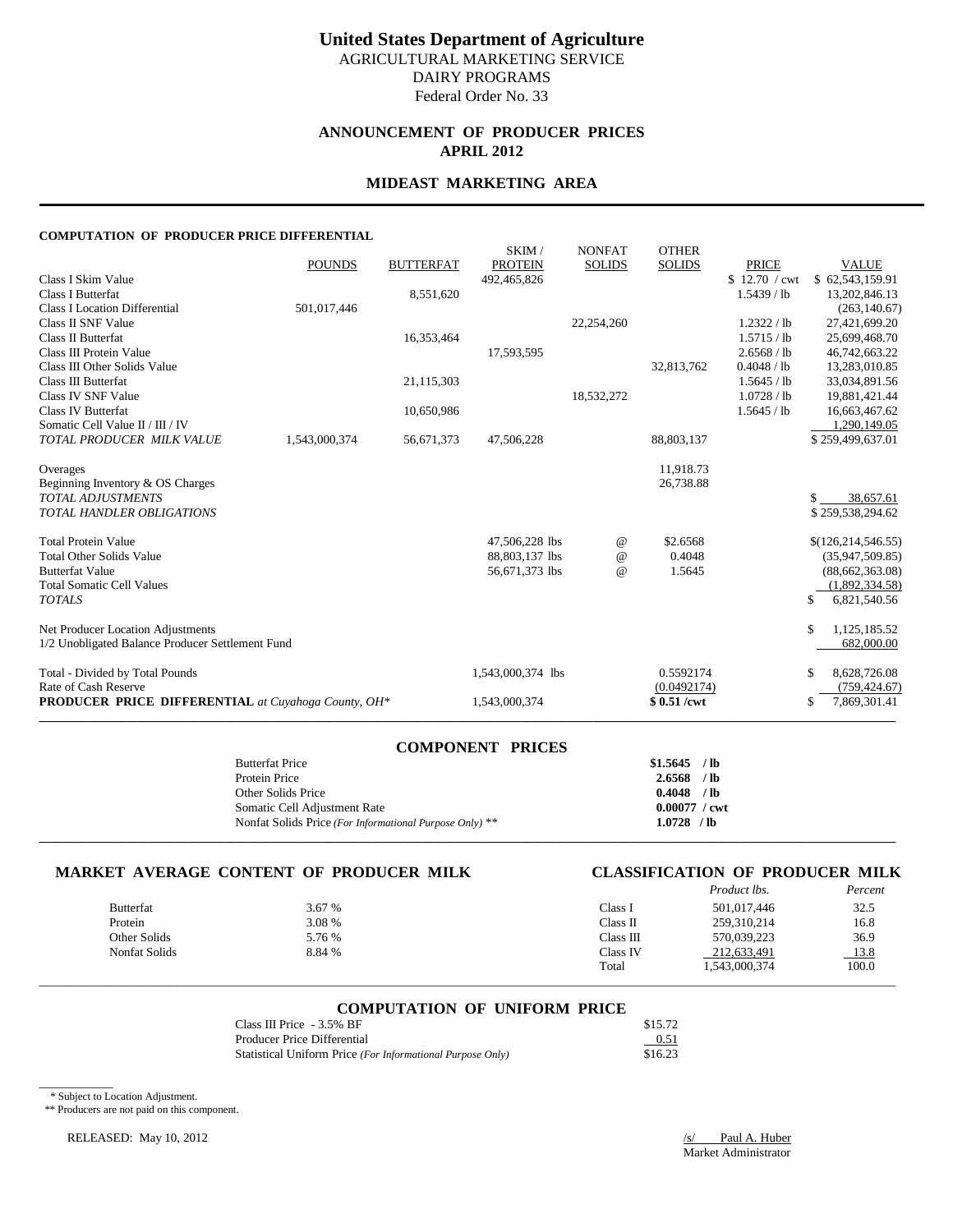# **ANNOUNCEMENT OF PRODUCER PRICES MAY 2012**

### **MIDEAST MARKETING AREA**

### **COMPUTATION OF PRODUCER PRICE DIFFERENTIAL**

|                                                            | <b>POUNDS</b> | <b>BUTTERFAT</b> | SKIM/<br><b>PROTEIN</b> | <b>NONFAT</b><br><b>SOLIDS</b> | <b>OTHER</b><br><b>SOLIDS</b> | <b>PRICE</b>  | <b>VALUE</b>                  |
|------------------------------------------------------------|---------------|------------------|-------------------------|--------------------------------|-------------------------------|---------------|-------------------------------|
| Class I Skim Value                                         |               |                  | 502,801,144             |                                |                               | \$12.76 / cwt | \$64,157,425.95               |
| Class I Butterfat                                          |               | 8,767,814        |                         |                                |                               | 1.5833 / lb   | 13,882,079.89                 |
| <b>Class I Location Differential</b>                       | 511,568,958   |                  |                         |                                |                               |               | (278, 791.81)                 |
| Class II SNF Value                                         |               |                  |                         | 25,754,094                     |                               | 1.1633 / lb   | 29,959,737.57                 |
| Class II Butterfat                                         |               | 18,831,678       |                         |                                |                               | 1.4532 / lb   | 27,366,194.45                 |
| Class III Protein Value                                    |               |                  | 17,063,958              |                                |                               | 2.7344 / lb   | 46,659,686.76                 |
| Class III Other Solids Value                               |               |                  |                         |                                | 32,297,590                    | 0.3500 / lb   | 11,304,156.50                 |
| Class III Butterfat                                        |               | 20,726,329       |                         |                                |                               | 1.4462 / lb   | 29,974,417.01                 |
| Class IV SNF Value                                         |               |                  |                         | 19,241,542                     |                               | 0.9774 / lb   | 18,806,683.15                 |
| Class IV Butterfat                                         |               | 9,150,950        |                         |                                |                               | 1.4462 / lb   | 13,234,103.87                 |
| Somatic Cell Value II / III / IV                           |               |                  |                         |                                |                               |               | 1,317,693.70                  |
| TOTAL PRODUCER MILK VALUE                                  | 1,594,105,055 | 57,476,771       | 48,416,700              |                                | 91,772,649                    |               | \$256,383,387.04              |
| Overages                                                   |               |                  |                         |                                | 22,259.40                     |               |                               |
| Beginning Inventory & OS Charges                           |               |                  |                         |                                | 62,367.26                     |               |                               |
| <b>TOTAL ADJUSTMENTS</b>                                   |               |                  |                         |                                |                               |               | \$.<br>84,626.66              |
| <b>TOTAL HANDLER OBLIGATIONS</b>                           |               |                  |                         |                                |                               |               | \$256,468,013.70              |
| <b>Total Protein Value</b>                                 |               |                  | 48,416,700 lbs          | $^{\,a}$                       | \$2.7344                      |               | \$(132,390,624.48)            |
| <b>Total Other Solids Value</b>                            |               |                  | 91,772,649 lbs          | $^{\,a}$                       | 0.3500                        |               | (32, 120, 427.15)             |
| <b>Butterfat Value</b>                                     |               |                  | 57,476,771 lbs          | $\omega$                       | 1.4462                        |               | (83, 122, 906.24)             |
| <b>Total Somatic Cell Values</b>                           |               |                  |                         |                                |                               |               | (1,912,855.65)                |
| <b>TOTALS</b>                                              |               |                  |                         |                                |                               |               | \$<br>6,921,200.18            |
| Net Producer Location Adjustments                          |               |                  |                         |                                |                               |               | \$<br>1,181,229.28            |
| 1/2 Unobligated Balance Producer Settlement Fund           |               |                  |                         |                                |                               |               | 720,000.00                    |
| Total - Divided by Total Pounds                            |               |                  | 1,594,105,055 lbs       |                                | 0.5534409                     |               | 8,822,429.46<br><sup>\$</sup> |
| Rate of Cash Reserve                                       |               |                  |                         |                                | (0.0434409)                   |               | (692, 493.58)                 |
| <b>PRODUCER PRICE DIFFERENTIAL</b> at Cuyahoga County, OH* |               |                  | 1,594,105,055           |                                | \$0.51/cwt                    |               | 8,129,935.88<br><sup>\$</sup> |
|                                                            |               |                  |                         |                                |                               |               |                               |

| <b>COMPONENT PRICES</b>                                 |                        |  |
|---------------------------------------------------------|------------------------|--|
| <b>Butterfat Price</b>                                  | $$1.4462$ /lb          |  |
| Protein Price                                           | $2.7344$ /lb           |  |
| Other Solids Price                                      | 0.3500 / lb            |  |
| Somatic Cell Adjustment Rate                            | $0.00076 / \text{cwt}$ |  |
| Nonfat Solids Price (For Informational Purpose Only) ** | 0.9774 / lb            |  |
|                                                         |                        |  |

# **MARKET AVERAGE CONTENT OF PRODUCER MILK CLASSIFICATION OF PRODUCER MILK**

|                      |        |           | <i>Product lbs.</i> | Percent |
|----------------------|--------|-----------|---------------------|---------|
| <b>Butterfat</b>     | 3.61 % | Class 1   | 511,568,958         | 32.1    |
| Protein              | 3.04 % | Class II  | 301,556,012         | 18.9    |
| Other Solids         | 5.76 % | Class III | 561,213,301         | 35.2    |
| <b>Nonfat Solids</b> | 8.80 % | Class IV  | 219,766,784         | 13.8    |
|                      |        | Total     | 1,594,105,055       | 100.0   |
|                      |        |           |                     |         |

### **COMPUTATION OF UNIFORM PRICE**

| Class III Price $-3.5\%$ BF                                | \$15.23 |
|------------------------------------------------------------|---------|
| Producer Price Differential                                | 0.51    |
| Statistical Uniform Price (For Informational Purpose Only) | \$15.74 |

\* Subject to Location Adjustment.

 $\overline{\phantom{a}}$ 

\*\* Producers are not paid on this component.

RELEASED: June 12, 2012 2012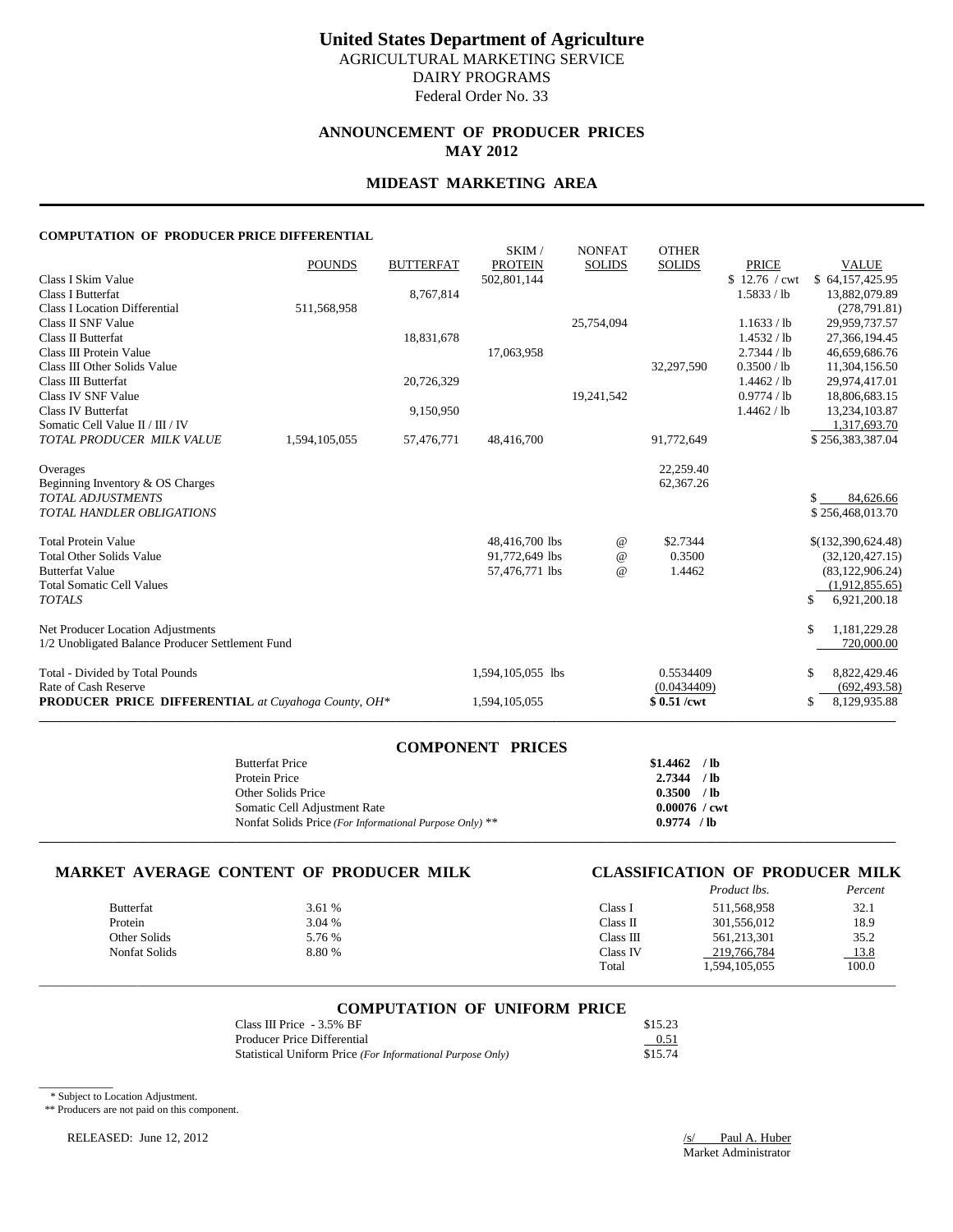# **ANNOUNCEMENT OF PRODUCER PRICES JUNE 2012**

# **MIDEAST MARKETING AREA**

### **COMPUTATION OF PRODUCER PRICE DIFFERENTIAL**

|                                                            | <b>POUNDS</b> | <b>BUTTERFAT</b> | SKIM/<br><b>PROTEIN</b> | <b>NONFAT</b><br><b>SOLIDS</b> | <b>OTHER</b><br><b>SOLIDS</b> | <b>PRICE</b>  | <b>VALUE</b>         |
|------------------------------------------------------------|---------------|------------------|-------------------------|--------------------------------|-------------------------------|---------------|----------------------|
| Class I Skim Value                                         |               |                  | 455,658,420             |                                |                               | \$12.61 / cwt | \$57,458,526.77      |
| <b>Class I Butterfat</b>                                   |               | 8,359,009        |                         |                                |                               | 1.4479 / lb   | 12,103,009.13        |
| <b>Class I Location Differential</b>                       | 464,017,429   |                  |                         |                                |                               |               | (273, 617.11)        |
| Class II SNF Value                                         |               |                  |                         | 23,901,650                     |                               | 1.0467 / lb   | 25,017,857.06        |
| Class II Butterfat                                         |               | 17,703,859       |                         |                                |                               | 1.4936 / lb   | 26,442,483.79        |
| Class III Protein Value                                    |               |                  | 13,081,768              |                                |                               | 2.8952 / lb   | 37,874,334.70        |
| Class III Other Solids Value                               |               |                  |                         |                                | 24.979.718                    | 0.3113 / lb   | 7,776,186.25         |
| Class III Butterfat                                        |               | 15,909,365       |                         |                                |                               | 1.4866 / lb   | 23,650,861.98        |
| Class IV SNF Value                                         |               |                  |                         | 20,535,168                     |                               | 0.9252 / lb   | 18,999,137.44        |
| Class IV Butterfat                                         |               | 8,249,749        |                         |                                |                               | 1.4866 / lb   | 12,264,076.85        |
| Somatic Cell Value II / III / IV                           |               |                  |                         |                                |                               |               | 1,133,489.58         |
| TOTAL PRODUCER MILK VALUE                                  | 1,414,449,486 | 50,221,982       | 42,557,524              |                                | 81, 335, 151                  |               | \$222,446,346.44     |
| Overages                                                   |               |                  |                         |                                | 8,431.59                      |               |                      |
| Beginning Inventory & OS Charges                           |               |                  |                         |                                | 59,422.69                     |               |                      |
| <b>TOTAL ADJUSTMENTS</b>                                   |               |                  |                         |                                |                               |               | 67,854.28<br>\$.     |
| <b>TOTAL HANDLER OBLIGATIONS</b>                           |               |                  |                         |                                |                               |               | \$222,514,200.72     |
| <b>Total Protein Value</b>                                 |               |                  | 42,557,524 lbs          | $^{\,a}$                       | \$2.8952                      |               | \$(123, 212, 543.44) |
| <b>Total Other Solids Value</b>                            |               |                  | 81,335,151 lbs          | $^{\copyright}$                | 0.3113                        |               | (25,319,632.49)      |
| <b>Butterfat Value</b>                                     |               |                  | 50,221,982 lbs          | $\omega$                       | 1.4866                        |               | (74, 659, 998.44)    |
| <b>Total Somatic Cell Values</b>                           |               |                  |                         |                                |                               |               | (1,653,881.19)       |
| <b>TOTALS</b>                                              |               |                  |                         |                                |                               |               | (2,331,854.84)<br>\$ |
| Net Producer Location Adjustments                          |               |                  |                         |                                |                               |               | \$<br>916,908.18     |
| 1/2 Unobligated Balance Producer Settlement Fund           |               |                  |                         |                                |                               |               | 695,000.00           |
| Total - Divided by Total Pounds                            |               |                  | 1,414,449,486 lbs       |                                | (0.0508994)                   |               | (719, 946.66)<br>\$  |
| Rate of Cash Reserve                                       |               |                  |                         |                                | (0.0491006)                   |               | (694, 503.18)        |
| <b>PRODUCER PRICE DIFFERENTIAL</b> at Cuyahoga County, OH* |               |                  | 1,414,449,486           |                                | $$(0.10) / \text{cwt}$        |               | (1,414,449.84)<br>\$ |
|                                                            |               |                  |                         |                                |                               |               |                      |

| <b>COMPONENT PRICES</b>                                 |                        |  |
|---------------------------------------------------------|------------------------|--|
| <b>Butterfat Price</b>                                  | $$1.4866$ /lb          |  |
| Protein Price                                           | $2.8952$ /lb           |  |
| Other Solids Price                                      | 0.3113 / lb            |  |
| Somatic Cell Adjustment Rate                            | $0.00079 / \text{cwt}$ |  |
| Nonfat Solids Price (For Informational Purpose Only) ** | 0.9252 / lb            |  |
|                                                         |                        |  |

# **MARKET AVERAGE CONTENT OF PRODUCER MILK CLASSIFICATION OF PRODUCER MILK**

| CLASSIFICATION OF PRODUCER MILK |                    |  |         |
|---------------------------------|--------------------|--|---------|
|                                 | <b>Product lbs</b> |  | Percent |

|                  |        |           | 1 <i>rouwer ws.</i> | 1 c/cc/4 |
|------------------|--------|-----------|---------------------|----------|
| <b>Butterfat</b> | 3.55 % | Class I   | 464,017,429         | 32.8     |
| Protein          | 3.01 % | Class II  | 281.438.074         | 19.9     |
| Other Solids     | 5.75 % | Class III | 434,641,307         | 30.7     |
| Nonfat Solids    | 8.76 % | Class IV  | 234.352.676         | 16.6     |
|                  |        | Total     | 1,414,449,486       | 100.0    |
|                  |        |           |                     |          |

# \_\_\_\_\_\_\_\_\_\_\_\_\_\_\_\_\_\_\_\_\_\_\_\_\_\_\_\_\_\_\_\_\_\_\_\_\_\_\_\_\_\_\_\_\_\_\_\_\_\_\_\_\_\_\_\_\_\_\_\_\_\_\_\_\_\_\_\_\_\_\_\_\_\_\_\_\_\_\_\_\_\_\_\_\_\_\_\_\_\_\_\_\_\_\_\_\_\_\_\_\_\_\_\_\_\_\_\_\_\_\_\_\_\_\_\_\_\_\_\_\_\_\_\_\_\_\_\_\_\_\_\_\_\_\_\_\_\_\_ **COMPUTATION OF UNIFORM PRICE**

| Class III Price $-3.5\%$ BF                                | \$15.63 |
|------------------------------------------------------------|---------|
| Producer Price Differential                                | (0.10)  |
| Statistical Uniform Price (For Informational Purpose Only) | \$15.53 |

\* Subject to Location Adjustment.

 $\overline{\phantom{a}}$ 

\*\* Producers are not paid on this component.

RELEASED: July 11, 2012 /s/ Paul A. Huber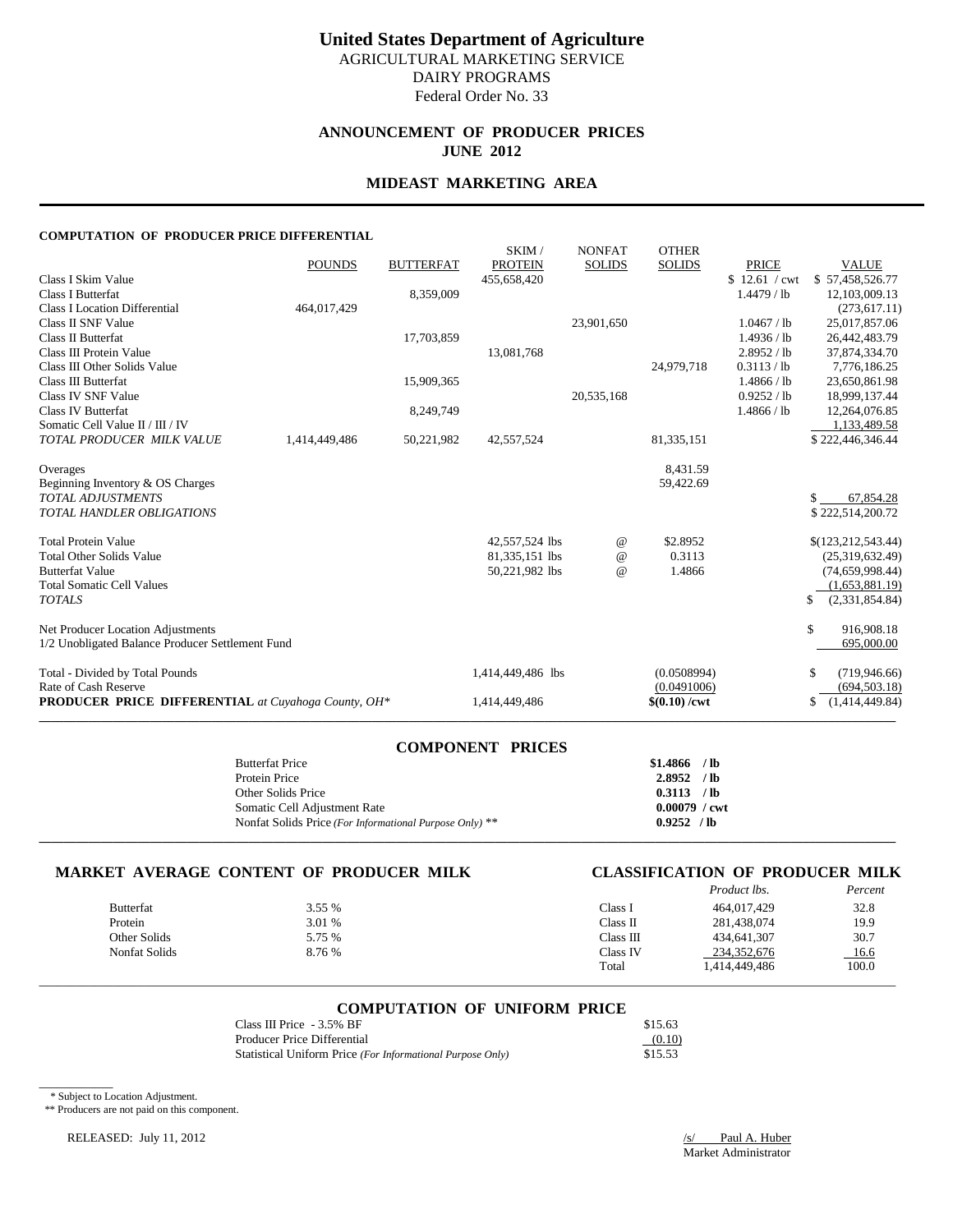# **ANNOUNCEMENT OF PRODUCER PRICES JULY 2012**

### **MIDEAST MARKETING AREA**

### **COMPUTATION OF PRODUCER PRICE DIFFERENTIAL**

| <b>POUNDS</b><br><b>BUTTERFAT</b><br><b>PROTEIN</b><br><b>SOLIDS</b><br><b>PRICE</b><br><b>SOLIDS</b><br>\$12.78 / cwt<br>Class I Skim Value<br>463.991.724<br><b>Class I Butterfat</b><br>8,537,749<br>1.4794 / lb<br><b>Class I Location Differential</b><br>472,529,473<br>Class II SNF Value<br>1.0011 / lb<br>24,503,605<br>Class II Butterfat<br>17,648,881<br>1.6626 / lb<br>3.0430 / lb<br>Class III Protein Value<br>8,903,294<br>0.3123 / lb<br>Class III Other Solids Value<br>17,322,522<br>Class III Butterfat<br>11,550,235<br>1.6556 / lb<br>Class IV SNF Value<br>16,977,994<br>0.9965 / lb<br>Class IV Butterfat<br>6,501,042<br>1.6556 / lb<br>Somatic Cell Value II / III / IV<br>TOTAL PRODUCER MILK VALUE<br>44,237,907<br>1,259,259,563<br>37,164,066<br>72,376,366<br>23,341.60<br>Overages<br>Beginning Inventory & OS Charges<br>54,011.75<br><b>TOTAL ADJUSTMENTS</b><br>\$<br><b>TOTAL HANDLER OBLIGATIONS</b><br><b>Total Protein Value</b><br>37,164,066 lbs<br>\$3.0430<br>$^{\,a}$<br><b>Total Other Solids Value</b><br>0.3123<br>72,376,366 lbs<br>$^{\copyright}$<br>1.6556<br><b>Butterfat Value</b><br>44,237,907 lbs<br>$^{\omega}{}$<br><b>Total Somatic Cell Values</b><br><b>TOTALS</b><br>\$<br>Net Producer Location Adjustments<br>\$ | <b>VALUE</b>       |
|----------------------------------------------------------------------------------------------------------------------------------------------------------------------------------------------------------------------------------------------------------------------------------------------------------------------------------------------------------------------------------------------------------------------------------------------------------------------------------------------------------------------------------------------------------------------------------------------------------------------------------------------------------------------------------------------------------------------------------------------------------------------------------------------------------------------------------------------------------------------------------------------------------------------------------------------------------------------------------------------------------------------------------------------------------------------------------------------------------------------------------------------------------------------------------------------------------------------------------------------------------------------------------|--------------------|
|                                                                                                                                                                                                                                                                                                                                                                                                                                                                                                                                                                                                                                                                                                                                                                                                                                                                                                                                                                                                                                                                                                                                                                                                                                                                                  | \$59,298,142.33    |
|                                                                                                                                                                                                                                                                                                                                                                                                                                                                                                                                                                                                                                                                                                                                                                                                                                                                                                                                                                                                                                                                                                                                                                                                                                                                                  | 12,630,745.88      |
|                                                                                                                                                                                                                                                                                                                                                                                                                                                                                                                                                                                                                                                                                                                                                                                                                                                                                                                                                                                                                                                                                                                                                                                                                                                                                  | (275, 525.99)      |
|                                                                                                                                                                                                                                                                                                                                                                                                                                                                                                                                                                                                                                                                                                                                                                                                                                                                                                                                                                                                                                                                                                                                                                                                                                                                                  | 24,530,559.00      |
|                                                                                                                                                                                                                                                                                                                                                                                                                                                                                                                                                                                                                                                                                                                                                                                                                                                                                                                                                                                                                                                                                                                                                                                                                                                                                  | 29,343,029.52      |
|                                                                                                                                                                                                                                                                                                                                                                                                                                                                                                                                                                                                                                                                                                                                                                                                                                                                                                                                                                                                                                                                                                                                                                                                                                                                                  | 27,092,723.67      |
|                                                                                                                                                                                                                                                                                                                                                                                                                                                                                                                                                                                                                                                                                                                                                                                                                                                                                                                                                                                                                                                                                                                                                                                                                                                                                  | 5,409,823.62       |
|                                                                                                                                                                                                                                                                                                                                                                                                                                                                                                                                                                                                                                                                                                                                                                                                                                                                                                                                                                                                                                                                                                                                                                                                                                                                                  | 19,122,569.06      |
|                                                                                                                                                                                                                                                                                                                                                                                                                                                                                                                                                                                                                                                                                                                                                                                                                                                                                                                                                                                                                                                                                                                                                                                                                                                                                  | 16,918,571.02      |
|                                                                                                                                                                                                                                                                                                                                                                                                                                                                                                                                                                                                                                                                                                                                                                                                                                                                                                                                                                                                                                                                                                                                                                                                                                                                                  | 10,763,125.10      |
|                                                                                                                                                                                                                                                                                                                                                                                                                                                                                                                                                                                                                                                                                                                                                                                                                                                                                                                                                                                                                                                                                                                                                                                                                                                                                  | 891,730.22         |
|                                                                                                                                                                                                                                                                                                                                                                                                                                                                                                                                                                                                                                                                                                                                                                                                                                                                                                                                                                                                                                                                                                                                                                                                                                                                                  | \$205,725,493.43   |
|                                                                                                                                                                                                                                                                                                                                                                                                                                                                                                                                                                                                                                                                                                                                                                                                                                                                                                                                                                                                                                                                                                                                                                                                                                                                                  |                    |
|                                                                                                                                                                                                                                                                                                                                                                                                                                                                                                                                                                                                                                                                                                                                                                                                                                                                                                                                                                                                                                                                                                                                                                                                                                                                                  |                    |
|                                                                                                                                                                                                                                                                                                                                                                                                                                                                                                                                                                                                                                                                                                                                                                                                                                                                                                                                                                                                                                                                                                                                                                                                                                                                                  | 77,353.35          |
|                                                                                                                                                                                                                                                                                                                                                                                                                                                                                                                                                                                                                                                                                                                                                                                                                                                                                                                                                                                                                                                                                                                                                                                                                                                                                  | \$205,802,846.78   |
|                                                                                                                                                                                                                                                                                                                                                                                                                                                                                                                                                                                                                                                                                                                                                                                                                                                                                                                                                                                                                                                                                                                                                                                                                                                                                  | \$(113,090,252.91) |
|                                                                                                                                                                                                                                                                                                                                                                                                                                                                                                                                                                                                                                                                                                                                                                                                                                                                                                                                                                                                                                                                                                                                                                                                                                                                                  | (22, 603, 139.12)  |
|                                                                                                                                                                                                                                                                                                                                                                                                                                                                                                                                                                                                                                                                                                                                                                                                                                                                                                                                                                                                                                                                                                                                                                                                                                                                                  | (73, 240, 278.82)  |
|                                                                                                                                                                                                                                                                                                                                                                                                                                                                                                                                                                                                                                                                                                                                                                                                                                                                                                                                                                                                                                                                                                                                                                                                                                                                                  | (1,363,269.74)     |
|                                                                                                                                                                                                                                                                                                                                                                                                                                                                                                                                                                                                                                                                                                                                                                                                                                                                                                                                                                                                                                                                                                                                                                                                                                                                                  | (4,494,093.81)     |
|                                                                                                                                                                                                                                                                                                                                                                                                                                                                                                                                                                                                                                                                                                                                                                                                                                                                                                                                                                                                                                                                                                                                                                                                                                                                                  | 706,892.75         |
| 1/2 Unobligated Balance Producer Settlement Fund                                                                                                                                                                                                                                                                                                                                                                                                                                                                                                                                                                                                                                                                                                                                                                                                                                                                                                                                                                                                                                                                                                                                                                                                                                 | 692,000.00         |
| Total - Divided by Total Pounds<br>(0.2457953)<br>1,259,259,563 lbs                                                                                                                                                                                                                                                                                                                                                                                                                                                                                                                                                                                                                                                                                                                                                                                                                                                                                                                                                                                                                                                                                                                                                                                                              | (3,095,201.06)     |
| Rate of Cash Reserve<br>(0.0442047)                                                                                                                                                                                                                                                                                                                                                                                                                                                                                                                                                                                                                                                                                                                                                                                                                                                                                                                                                                                                                                                                                                                                                                                                                                              | (556, 651.91)      |
| <b>PRODUCER PRICE DIFFERENTIAL</b> at Cuyahoga County, OH*<br>$$(0.29) / \text{cwt}$<br>1,259,259,563                                                                                                                                                                                                                                                                                                                                                                                                                                                                                                                                                                                                                                                                                                                                                                                                                                                                                                                                                                                                                                                                                                                                                                            | (3,651,852.97)     |

| <b>COMPONENT PRICES</b>                                 |                        |
|---------------------------------------------------------|------------------------|
| <b>Butterfat Price</b>                                  | $$1.6556$ /lb          |
| Protein Price                                           | 3.0430 / lb            |
| Other Solids Price                                      | $0.3123$ /lb           |
| Somatic Cell Adjustment Rate                            | $0.00084 / \text{cwt}$ |
| Nonfat Solids Price (For Informational Purpose Only) ** | 0.9965 / lb            |
|                                                         |                        |

# **MARKET AVERAGE CONTENT OF PRODUCER MILK CLASSIFICATION OF PRODUCER MILK**

|                      |        |           | <i>Product lbs.</i> | Percent |
|----------------------|--------|-----------|---------------------|---------|
| <b>Butterfat</b>     | 3.51 % | Class I   | 472,529,473         | 37.5    |
| Protein              | 2.95 % | Class II  | 289,998,405         | 23.0    |
| Other Solids         | 5.75 % | Class III | 302,170,890         | 24.0    |
| <b>Nonfat Solids</b> | 8.70 % | Class IV  | 194,560,795         | 15.5    |
|                      |        | Total     | 1,259,259,563       | 100.0   |
|                      |        |           |                     |         |

### **COMPUTATION OF UNIFORM PRICE**

| Class III Price $-3.5\%$ BF                                | \$16.68 |
|------------------------------------------------------------|---------|
| Producer Price Differential                                | (0.29)  |
| Statistical Uniform Price (For Informational Purpose Only) | \$16.39 |

\* Subject to Location Adjustment.

 $\overline{\phantom{a}}$ 

\*\* Producers are not paid on this component.

RELEASED: August 10, 2012 */s/ Paul A. Huber*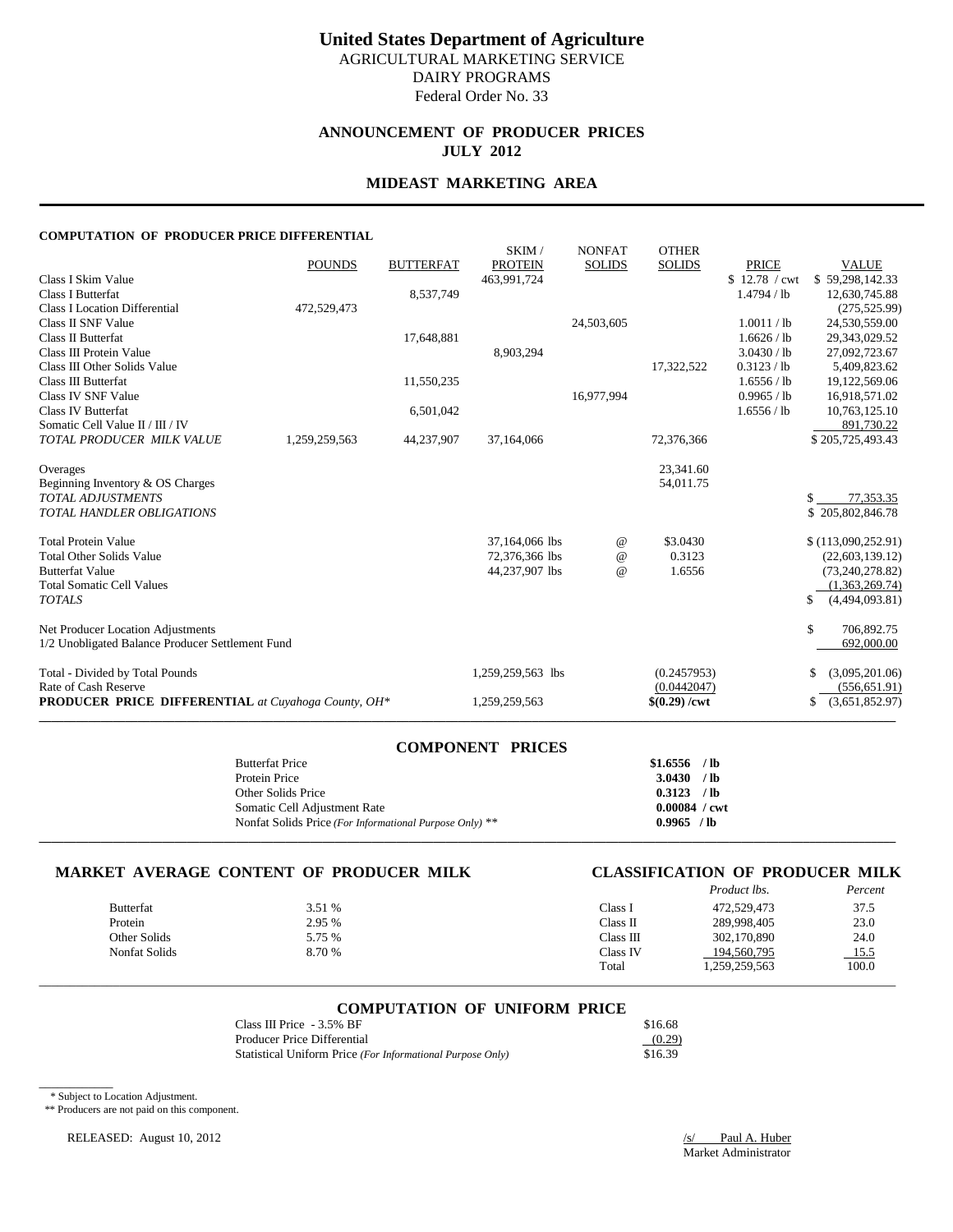# **ANNOUNCEMENT OF PRODUCER PRICES AUGUST 2012**

### **MIDEAST MARKETING AREA**

### **COMPUTATION OF PRODUCER PRICE DIFFERENTIAL**

|                                                            | <b>POUNDS</b> | <b>BUTTERFAT</b> | SKIM/<br><b>PROTEIN</b> | <b>NONFAT</b><br><b>SOLIDS</b>  | <b>OTHER</b><br><b>SOLIDS</b> | <b>PRICE</b>  | <b>VALUE</b>         |
|------------------------------------------------------------|---------------|------------------|-------------------------|---------------------------------|-------------------------------|---------------|----------------------|
| Class I Skim Value                                         |               |                  | 506,235,542             |                                 |                               | \$13.21 / cwt | \$66,873,715.09      |
| <b>Class I Butterfat</b>                                   |               | 9,021,609        |                         |                                 |                               | 1.6586 / lb   | 14,963,240.71        |
| <b>Class I Location Differential</b>                       | 515,257,151   |                  |                         |                                 |                               |               | (303, 123.32)        |
| Class II SNF Value                                         |               |                  |                         | 25,526,459                      |                               | 1.0589 / lb   | 27,029,967.45        |
| Class II Butterfat                                         |               | 17,748,194       |                         |                                 |                               | 1.8409 / lb   | 32,672,650.31        |
| Class III Protein Value                                    |               |                  | 9.151.448               |                                 |                               | 3.1211 / lb   | 28,562,584.33        |
| Class III Other Solids Value                               |               |                  |                         |                                 | 17,496,798                    | 0.3462 / lb   | 6,057,391.48         |
| Class III Butterfat                                        |               | 12,675,032       |                         |                                 |                               | 1.8339 / lb   | 23, 244, 741. 20     |
| Class IV SNF Value                                         |               |                  |                         | 14,580,398                      |                               | 1.0756 / lb   | 15,682,676.08        |
| Class IV Butterfat                                         |               | 6,206,754        |                         |                                 |                               | 1.8339 / lb   | 11,382,566.19        |
| Somatic Cell Value II / III / IV                           |               |                  |                         |                                 |                               |               | 896,937.15           |
| TOTAL PRODUCER MILK VALUE                                  | 1,287,445,151 | 45,651,589       | 38,686,472              |                                 | 73,979,426                    |               | \$227,063,346.67     |
| Overages                                                   |               |                  |                         |                                 | 46,736.62                     |               |                      |
| Beginning Inventory & OS Charges                           |               |                  |                         |                                 | 239,398.72                    |               |                      |
| <b>TOTAL ADJUSTMENTS</b>                                   |               |                  |                         |                                 |                               |               | 286,135.34<br>\$     |
| <b>TOTAL HANDLER OBLIGATIONS</b>                           |               |                  |                         |                                 |                               |               | \$227,349,482.01     |
| <b>Total Protein Value</b>                                 |               |                  | 38,686,472 lbs          | $^{\scriptsize\textregistered}$ | \$3.1211                      |               | \$(120,744,347.76)   |
| <b>Total Other Solids Value</b>                            |               |                  | 73,979,426 lbs          | $^{\omega}{}$                   | 0.3462                        |               | (25,611,677.29)      |
| <b>Butterfat Value</b>                                     |               |                  | 45,651,589 lbs          | $\omega$                        | 1.8339                        |               | (83,720,449.09)      |
| <b>Total Somatic Cell Values</b>                           |               |                  |                         |                                 |                               |               | (1,444,432.03)       |
| <b>TOTALS</b>                                              |               |                  |                         |                                 |                               |               | (4,171,424.16)<br>\$ |
| Net Producer Location Adjustments                          |               |                  |                         |                                 |                               |               | \$<br>829,949.43     |
| 1/2 Unobligated Balance Producer Settlement Fund           |               |                  |                         |                                 |                               |               | 630,000.00           |
| Total - Divided by Total Pounds                            |               |                  | 1,287,445,151 lbs       |                                 | (0.2106090)                   |               | (2,711,474.73)       |
| Rate of Cash Reserve                                       |               |                  |                         |                                 | (0.0493910)                   |               | (635,882.03)         |
| <b>PRODUCER PRICE DIFFERENTIAL</b> at Cuyahoga County, OH* |               |                  | 1,287,445,151           |                                 | $$(0.26) / \text{cwt}$        |               | (3,347,356.76)<br>\$ |

| <b>COMPONENT PRICES</b>                                                 |                        |
|-------------------------------------------------------------------------|------------------------|
| $$1.8339$ /lb<br><b>Butterfat Price</b>                                 |                        |
| 3.1211 / lb<br>Protein Price                                            |                        |
| $0.3462$ /lb<br>Other Solids Price                                      |                        |
| Somatic Cell Adjustment Rate                                            | $0.00088 / \text{cwt}$ |
| $1.0756$ /lb<br>Nonfat Solids Price (For Informational Purpose Only) ** |                        |
|                                                                         |                        |

### **MARKET AVERAGE CONTENT OF PRODUCER MILK CLASSIFICATION OF PRODUCER MILK**

# *Product lbs. Percent*

|               |        |           |              | .     |
|---------------|--------|-----------|--------------|-------|
| Butterfat     | 3.55 % | Class I   | 515.257.151  | 40.0  |
| Protein       | 3.00 % | Class II  | 299,711,058  | 23.3  |
| Other Solids  | 5.75 % | Class III | 306.139.057  | 23.8  |
| Nonfat Solids | 8.75 % | Class IV  | 166.337.885  | 12.9  |
|               |        | Total     | .287,445,151 | 100.0 |
|               |        |           |              |       |

# \_\_\_\_\_\_\_\_\_\_\_\_\_\_\_\_\_\_\_\_\_\_\_\_\_\_\_\_\_\_\_\_\_\_\_\_\_\_\_\_\_\_\_\_\_\_\_\_\_\_\_\_\_\_\_\_\_\_\_\_\_\_\_\_\_\_\_\_\_\_\_\_\_\_\_\_\_\_\_\_\_\_\_\_\_\_\_\_\_\_\_\_\_\_\_\_\_\_\_\_\_\_\_\_\_\_\_\_\_\_\_\_\_\_\_\_\_\_\_\_\_\_\_\_\_\_\_\_\_\_\_\_\_\_\_\_\_\_\_ **COMPUTATION OF UNIFORM PRICE**

| Class III Price - 3.5% BF                                  | \$17.73 |
|------------------------------------------------------------|---------|
| Producer Price Differential                                | (0.26)  |
| Statistical Uniform Price (For Informational Purpose Only) | \$17.47 |

\* Subject to Location Adjustment.

 $\overline{\phantom{a}}$ 

\*\* Producers are not paid on this component.

RELEASED: September 12, 2012 /s/ Paul A. Huber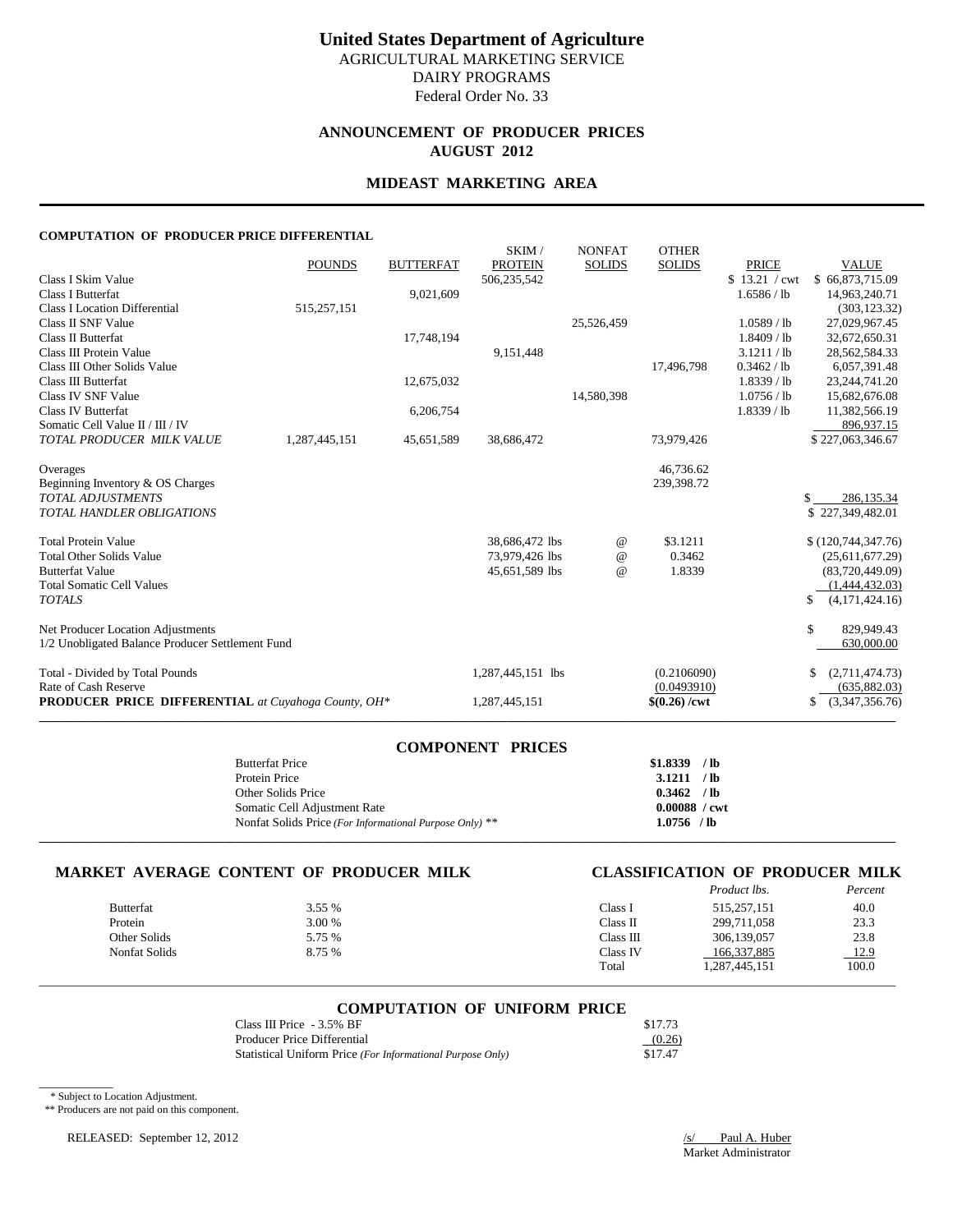## **ANNOUNCEMENT OF PRODUCER PRICES SEPTEMBER 2012**

# **MIDEAST MARKETING AREA**

### **COMPUTATION OF PRODUCER PRICE DIFFERENTIAL**

|                                                            | <b>POUNDS</b> | <b>BUTTERFAT</b> | SKIM/<br><b>PROTEIN</b> | <b>NONFAT</b><br><b>SOLIDS</b>  | <b>OTHER</b><br><b>SOLIDS</b> | <b>PRICE</b>  | <b>VALUE</b>         |
|------------------------------------------------------------|---------------|------------------|-------------------------|---------------------------------|-------------------------------|---------------|----------------------|
| Class I Skim Value                                         |               |                  | 472,942,349             |                                 |                               | \$13.57 / cwt | \$64,178,276.78      |
| <b>Class I Butterfat</b>                                   |               | 8,165,311        |                         |                                 |                               | 1.8561 / lb   | 15, 155, 633. 76     |
| <b>Class I Location Differential</b>                       | 481,107,660   |                  |                         |                                 |                               |               | (283, 484, 36)       |
| Class II SNF Value                                         |               |                  |                         | 24,757,682                      |                               | 1.1511 / lb   | 28,498,567.70        |
| Class II Butterfat                                         |               | 15,339,600       |                         |                                 |                               | 2.0117 / lb   | 30,858,673.34        |
| Class III Protein Value                                    |               |                  | 8,446,880               |                                 |                               | 3.2521 / lb   | 27,470,098.43        |
| Class III Other Solids Value                               |               |                  |                         |                                 | 15,689,137                    | 0.3971 / lb   | 6,230,156.33         |
| Class III Butterfat                                        |               | 11,743,008       |                         |                                 |                               | 2.0047 / lb   | 23,541,208.16        |
| Class IV SNF Value                                         |               |                  |                         | 12,739,106                      |                               | $1.1969$ / lb | 15,247,435.97        |
| Class IV Butterfat                                         |               | 7,954,529        |                         |                                 |                               | 2.0047 / lb   | 15,946,444.27        |
| Somatic Cell Value II / III / IV                           |               |                  |                         |                                 |                               |               | 952,292.82           |
| TOTAL PRODUCER MILK VALUE                                  | 1,189,836,386 | 43,202,448       | 36,659,189              |                                 | 68,233,500                    |               | \$227,795,303.20     |
| Overages                                                   |               |                  |                         |                                 | 185,504.65                    |               |                      |
| Beginning Inventory & OS Charges                           |               |                  |                         |                                 | 109,829.49                    |               |                      |
| <b>TOTAL ADJUSTMENTS</b>                                   |               |                  |                         |                                 |                               |               | 295.334.14<br>\$.    |
| <b>TOTAL HANDLER OBLIGATIONS</b>                           |               |                  |                         |                                 |                               |               | \$228,090,637.34     |
| <b>Total Protein Value</b>                                 |               |                  | 36,659,189 lbs          | $^{\scriptsize\textregistered}$ | \$3.2521                      |               | \$(119, 219, 348.55) |
| <b>Total Other Solids Value</b>                            |               |                  | 68,233,500 lbs          | $^{\omega}{}$                   | 0.3971                        |               | (27,095,522.83)      |
| <b>Butterfat Value</b>                                     |               |                  | 43,202,448 lbs          | $\omega$                        | 2.0047                        |               | (86,607,947.51)      |
| <b>Total Somatic Cell Values</b>                           |               |                  |                         |                                 |                               |               | (1,541,782.28)       |
| <b>TOTALS</b>                                              |               |                  |                         |                                 |                               |               | (6,373,963.83)<br>\$ |
| Net Producer Location Adjustments                          |               |                  |                         |                                 |                               |               | \$<br>714,671.97     |
| 1/2 Unobligated Balance Producer Settlement Fund           |               |                  |                         |                                 |                               |               | 623,000.00           |
| Total - Divided by Total Pounds                            |               |                  | 1,189,836,386 lbs       |                                 | (0.4232760)                   |               | (5,036,291.86)       |
| Rate of Cash Reserve                                       |               |                  |                         |                                 | (0.0467240)                   |               | (555, 939.15)        |
| <b>PRODUCER PRICE DIFFERENTIAL</b> at Cuyahoga County, OH* |               |                  | 1,189,836,386           |                                 | $$(0.47) / \text{cwt}$        |               | (5,592,231.01)<br>\$ |

| <b>COMPONENT PRICES</b>                                 |                        |
|---------------------------------------------------------|------------------------|
| <b>Butterfat Price</b>                                  | \$2.0047<br>/ lb       |
| Protein Price                                           | $3.2521$ /lb           |
| Other Solids Price                                      | 0.3971 / lb            |
| Somatic Cell Adjustment Rate                            | $0.00093 / \text{cwt}$ |
| Nonfat Solids Price (For Informational Purpose Only) ** | $1.1969$ /lb           |
|                                                         |                        |

# **MARKET AVERAGE CONTENT OF PRODUCER MILK CLASSIFICATION OF PRODUCER MILK**

| CLASSIFICATION OF PRODUCER MILK |                    |  |         |
|---------------------------------|--------------------|--|---------|
|                                 | <i>Product lbs</i> |  | Percent |

|                      |        |           | <i>i rouger ws.</i> | 1 стести |
|----------------------|--------|-----------|---------------------|----------|
| <b>Butterfat</b>     | 3.63%  | Class 1   | 481.107.660         | 40.4     |
| Protein              | 3.08 % | Class II  | 286,390,471         | 24.1     |
| Other Solids         | 5.73 % | Class III | 275,538,151         | 23.2     |
| <b>Nonfat Solids</b> | 8.81 % | Class IV  | 146,800,104         | 12.3     |
|                      |        | Total     | 1,189,836,386       | 100.0    |
|                      |        |           |                     |          |

### **COMPUTATION OF UNIFORM PRICE**

\_\_\_\_\_\_\_\_\_\_\_\_\_\_\_\_\_\_\_\_\_\_\_\_\_\_\_\_\_\_\_\_\_\_\_\_\_\_\_\_\_\_\_\_\_\_\_\_\_\_\_\_\_\_\_\_\_\_\_\_\_\_\_\_\_\_\_\_\_\_\_\_\_\_\_\_\_\_\_\_\_\_\_\_\_\_\_\_\_\_\_\_\_\_\_\_\_\_\_\_\_\_\_\_\_\_\_\_\_\_\_\_\_\_\_\_\_\_\_\_\_\_\_\_\_\_\_\_\_\_\_\_\_\_\_\_\_\_\_

| Class III Price $-3.5\%$ BF                                | \$19.00 |
|------------------------------------------------------------|---------|
| Producer Price Differential                                | (0.47)  |
| Statistical Uniform Price (For Informational Purpose Only) | \$18.53 |

\* Subject to Location Adjustment.

 $\overline{\phantom{a}}$ 

\*\* Producers are not paid on this component.

RELEASED: October 10, 2012 /s/ Paul A. Huber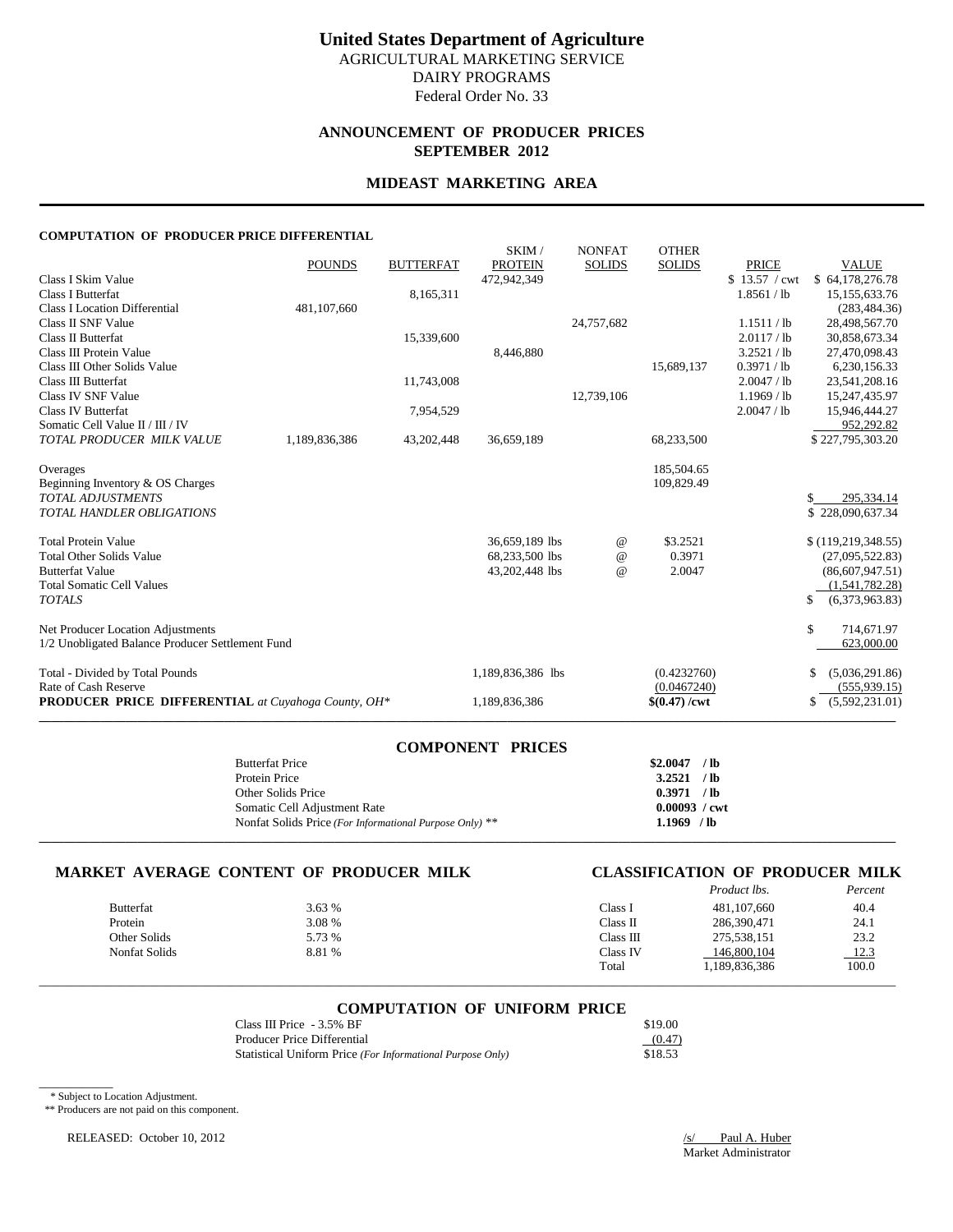# **ANNOUNCEMENT OF PRODUCER PRICES OCTOBER 2012**

### **MIDEAST MARKETING AREA**

### **COMPUTATION OF PRODUCER PRICE DIFFERENTIAL**

|                                                     | <b>POUNDS</b> | <b>BUTTERFAT</b> | SKIM/<br><b>PROTEIN</b> | <b>NONFAT</b><br><b>SOLIDS</b> | <b>OTHER</b><br><b>SOLIDS</b> | <b>PRICE</b>  | <b>VALUE</b>            |
|-----------------------------------------------------|---------------|------------------|-------------------------|--------------------------------|-------------------------------|---------------|-------------------------|
| Class I Skim Value                                  |               |                  | 565,967,311             |                                |                               | \$14.31 / cwt | \$80,989,922.21         |
| <b>Class I Butterfat</b>                            |               | 10,031,952       |                         |                                |                               | 2.0208 / lb   | 20,272,568.59           |
| Class I Location Differential                       | 575,999,263   |                  |                         |                                |                               |               | (308, 038.95)           |
| Class II SNF Value                                  |               |                  |                         | 24,896,127                     |                               | $1.2689$ / lb | 31,590,695.55           |
| Class II Butterfat                                  |               | 18,121,684       |                         |                                |                               | 2.1206 / lb   | 38,428,843.20           |
| Class III Protein Value                             |               |                  | 6,502,853               |                                |                               | 3.7278 / lb   | 24, 241, 335. 42        |
| Class III Other Solids Value                        |               |                  |                         |                                | 11,735,371                    | 0.4340 / lb   | 5,093,151.03            |
| Class III Butterfat                                 |               | 9,763,741        |                         |                                |                               | 2.1136 / lb   | 20,636,642.98           |
| Class IV SNF Value                                  |               |                  |                         | 12,660,902                     |                               | 1.2828 / lb   | 16,241,405.10           |
| Class IV Butterfat                                  |               | 8,045,444        |                         |                                |                               | 2.1136 / lb   | 17,004,850.46           |
| Somatic Cell Value II / III / IV                    |               |                  |                         |                                |                               |               | 1,059,063.10            |
| TOTAL PRODUCER MILK VALUE                           | 1,215,015,408 | 45,962,821       | 38,457,366              |                                | 69,631,192                    |               | \$255,250,438.69        |
| Overages                                            |               |                  |                         |                                | 42,876.99                     |               |                         |
| Beginning Inventory & OS Charges                    |               |                  |                         |                                | 222,640.80                    |               |                         |
| <b>TOTAL ADJUSTMENTS</b>                            |               |                  |                         |                                |                               |               | 265,517.79<br>S.        |
| <b>TOTAL HANDLER OBLIGATIONS</b>                    |               |                  |                         |                                |                               |               | \$255,515,956.48        |
| <b>Total Protein Value</b>                          |               |                  | 38,457,366 lbs          | $^{\,a}$                       | \$3.7278                      |               | \$(143,361,368.95)      |
| <b>Total Other Solids Value</b>                     |               |                  | 69,631,192 lbs          | $^{\,a}$                       | 0.4340                        |               | (30, 219, 937.33)       |
| <b>Butterfat Value</b>                              |               |                  | 45,962,821 lbs          | $\omega$                       | 2.1136                        |               | (97, 147, 018.46)       |
| <b>Total Somatic Cell Values</b>                    |               |                  |                         |                                |                               |               | (1,959,113.62)          |
| <b>TOTALS</b>                                       |               |                  |                         |                                |                               |               | \$<br>(17, 171, 481.88) |
| Net Producer Location Adjustments                   |               |                  |                         |                                |                               |               | \$<br>659, 375.85       |
| 1/2 Unobligated Balance Producer Settlement Fund    |               |                  |                         |                                |                               |               | 602,000.00              |
| Total - Divided by Total Pounds                     |               |                  | 1,215,015,408 lbs       |                                | (1.3094571)                   |               | \$(15,910,106.03)       |
| Rate of Cash Reserve                                |               |                  |                         |                                | (0.0405429)                   |               | (492, 602, 48)          |
| PRODUCER PRICE DIFFERENTIAL at Cuyahoga County, OH* |               |                  | 1,215,015,408           |                                | \$(1.35)/ <i>cut</i>          |               | \$(16,402,708.51)       |
|                                                     |               |                  |                         |                                |                               |               |                         |

| <b>COMPONENT PRICES</b>                                                 |                        |
|-------------------------------------------------------------------------|------------------------|
| $$2.1136$ /lb<br><b>Butterfat Price</b>                                 |                        |
| $3.7278$ /lb<br>Protein Price                                           |                        |
| 0.4340 / lb<br>Other Solids Price                                       |                        |
| Somatic Cell Adjustment Rate                                            | $0.00102 / \text{cwt}$ |
| $1.2828$ /lb<br>Nonfat Solids Price (For Informational Purpose Only) ** |                        |
|                                                                         |                        |

# **MARKET AVERAGE CONTENT OF PRODUCER MILK CLASSIFICATION OF PRODUCER MILK**

# *Product lbs.*

|                  |        |           | 170000 www    | 1 C/ CC/14 |
|------------------|--------|-----------|---------------|------------|
| <b>Butterfat</b> | 3.78 % | Class 1   | 575.999.263   | 47.4       |
| Protein          | 3.17 % | Class II  | 287,817,111   | 23.7       |
| Other Solids     | 5.73 % | Class III | 206,829,893   | 17.0       |
| Nonfat Solids    | 8.90%  | Class IV  | 144,369,141   | 11.9       |
|                  |        | Total     | 1,215,015,408 | 100.0      |
|                  |        |           |               |            |

#### **COMPUTATION OF UNIFORM PRICE**

| Class III Price $-3.5\%$ BF                                | \$21.02 |
|------------------------------------------------------------|---------|
| Producer Price Differential                                | (1.35)  |
| Statistical Uniform Price (For Informational Purpose Only) | \$19.67 |

\* Subject to Location Adjustment.

 $\overline{\phantom{a}}$ 

\*\* Producers are not paid on this component.

RELEASED: November 10, 2012 */s/ Paul A. Huber*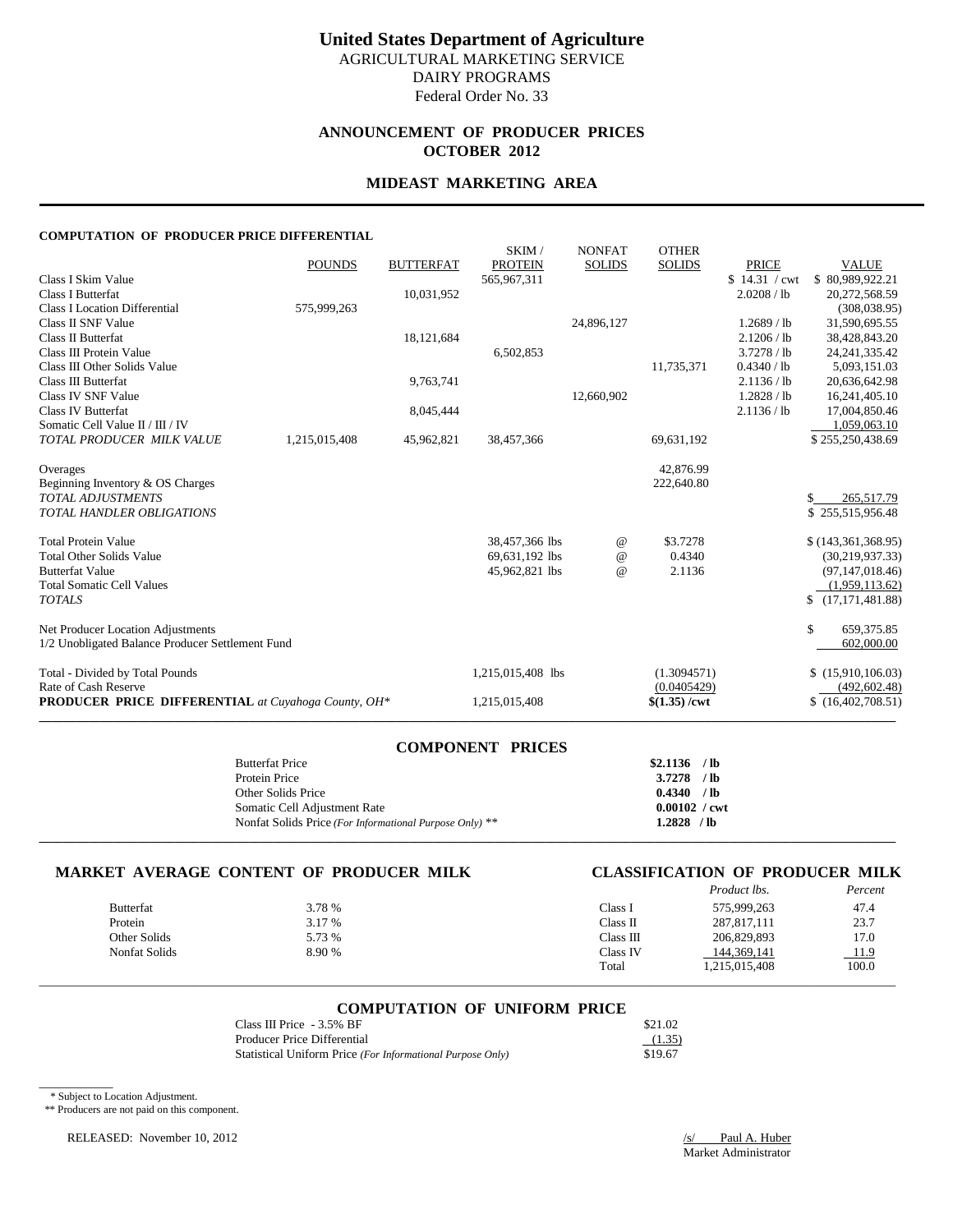# **ANNOUNCEMENT OF PRODUCER PRICES NOVEMBER 2012**

### **MIDEAST MARKETING AREA**

### **COMPUTATION OF PRODUCER PRICE DIFFERENTIAL**

|                                                            | <b>POUNDS</b> | <b>BUTTERFAT</b> | SKIM/<br><b>PROTEIN</b> | <b>NONFAT</b><br><b>SOLIDS</b> | <b>OTHER</b><br><b>SOLIDS</b> | <b>PRICE</b>  | <b>VALUE</b>         |
|------------------------------------------------------------|---------------|------------------|-------------------------|--------------------------------|-------------------------------|---------------|----------------------|
| Class I Skim Value                                         |               |                  | 550,622,914             |                                |                               | \$15.77 / cwt | \$86,833,233.51      |
| <b>Class I Butterfat</b>                                   |               | 9,981,918        |                         |                                |                               | 2.1371 / lb   | 21,332,356.98        |
| <b>Class I Location Differential</b>                       | 560,604,832   |                  |                         |                                |                               |               | (295, 542, 66)       |
| Class II SNF Value                                         |               |                  |                         | 19,394,073                     |                               | 1.3478 / lb   | 26,139,331.58        |
| Class II Butterfat                                         |               | 15,679,037       |                         |                                |                               | 2.0288 / lb   | 31,809,630.28        |
| Class III Protein Value                                    |               |                  | 10,228,845              |                                |                               | 3.7172 / lb   | 38,022,662.66        |
| Class III Other Solids Value                               |               |                  |                         |                                | 18,359,058                    | 0.4624 / lb   | 8,489,228.43         |
| Class III Butterfat                                        |               | 14,356,184       |                         |                                |                               | 2.0218 / lb   | 29,025,332.82        |
| Class IV SNF Value                                         |               |                  |                         | 17,749,261                     |                               | 1.3330 / lb   | 23,659,764.91        |
| <b>Class IV Butterfat</b>                                  |               | 10,353,206       |                         |                                |                               | 2.0218 / lb   | 20,932,111.89        |
| Somatic Cell Value II / III / IV                           |               |                  |                         |                                |                               |               | 1,289,769.23         |
| TOTAL PRODUCER MILK VALUE                                  | 1,309,285,741 | 50,370,345       | 41,755,378              |                                | 74,992,526                    |               | \$287,237,879.63     |
| Overages                                                   |               |                  |                         |                                | 21,883.56                     |               |                      |
| Beginning Inventory & OS Charges                           |               |                  |                         |                                | 83,465.49                     |               |                      |
| <b>TOTAL ADJUSTMENTS</b>                                   |               |                  |                         |                                |                               |               | 105,349.05<br>\$.    |
| TOTAL HANDLER OBLIGATIONS                                  |               |                  |                         |                                |                               |               | \$287,343,228.68     |
| <b>Total Protein Value</b>                                 |               |                  | 41,755,378 lbs          | $^{\circ}$                     | \$3.7172                      |               | \$(155, 213, 091.07) |
| <b>Total Other Solids Value</b>                            |               |                  | 74,992,526 lbs          | $^{\circ}$                     | 0.4624                        |               | (34,676,544.06)      |
| <b>Butterfat Value</b>                                     |               |                  | 50,370,345 lbs          | $^{\circ}$                     | 2.0218                        |               | (101, 838, 763.53)   |
| <b>Total Somatic Cell Values</b>                           |               |                  |                         |                                |                               |               | (2,212,139.18)       |
| <b>TOTALS</b>                                              |               |                  |                         |                                |                               |               | (6,597,309.16)       |
| Net Producer Location Adjustments                          |               |                  |                         |                                |                               |               | \$<br>816,067.21     |
| 1/2 Unobligated Balance Producer Settlement Fund           |               |                  |                         |                                |                               |               | 515,000.00           |
| Total - Divided by Total Pounds                            |               |                  | 1,309,285,741 lbs       |                                | (0.4022225)                   |               | (5,266,241.95)<br>S. |
| Rate of Cash Reserve                                       |               |                  |                         |                                | (0.0477775)                   |               | (625, 543.99)        |
| <b>PRODUCER PRICE DIFFERENTIAL</b> at Cuyahoga County, OH* |               |                  | 1,309,285,741           |                                | $$(0.45) / \text{cwt}$        |               | (5,891,785.94)<br>S. |
|                                                            |               |                  |                         |                                |                               |               |                      |

| <b>COMPONENT PRICES</b>                                 |                        |  |
|---------------------------------------------------------|------------------------|--|
| <b>Butterfat Price</b>                                  | $$2.0218$ /lb          |  |
| Protein Price                                           | $3.7172$ /lb           |  |
| Other Solids Price                                      | $0.4624$ /lb           |  |
| Somatic Cell Adjustment Rate                            | $0.00101 / \text{cwt}$ |  |
| Nonfat Solids Price (For Informational Purpose Only) ** | $1.3330$ /lb           |  |
|                                                         |                        |  |

# **MARKET AVERAGE CONTENT OF PRODUCER MILK CLASSIFICATION OF PRODUCER MILK** *Product lbs. Percent*

# *Product lbs.*

|               |        |           | -           | - - - - - - - - |
|---------------|--------|-----------|-------------|-----------------|
| Butterfat     | 3.85 % | Class 1   | 560,604,832 | 42.8            |
| Protein       | 3.19 % | Class II  | 225,084,127 | 17.2            |
| Other Solids  | 5.73 % | Class III | 322,542,678 | 24.6            |
| Nonfat Solids | 8.92 % | Class IV  | 201.054.104 | 15.4            |
|               |        | Total     | 309,285,741 | 100.0           |
|               |        |           |             |                 |

#### **COMPUTATION OF UNIFORM PRICE**

\_\_\_\_\_\_\_\_\_\_\_\_\_\_\_\_\_\_\_\_\_\_\_\_\_\_\_\_\_\_\_\_\_\_\_\_\_\_\_\_\_\_\_\_\_\_\_\_\_\_\_\_\_\_\_\_\_\_\_\_\_\_\_\_\_\_\_\_\_\_\_\_\_\_\_\_\_\_\_\_\_\_\_\_\_\_\_\_\_\_\_\_\_\_\_\_\_\_\_\_\_\_\_\_\_\_\_\_\_\_\_\_\_\_\_\_\_\_\_\_\_\_\_\_\_\_\_\_\_\_\_\_\_\_\_\_\_\_\_

| Class III Price $-3.5\%$ BF                                | \$20.83 |
|------------------------------------------------------------|---------|
| Producer Price Differential                                | (0.45)  |
| Statistical Uniform Price (For Informational Purpose Only) | \$20.38 |

\* Subject to Location Adjustment.

 $\overline{\phantom{a}}$ 

\*\* Producers are not paid on this component.

RELEASED: December 11, 2012

 $\frac{S}{\text{Acting Market Administration}}$